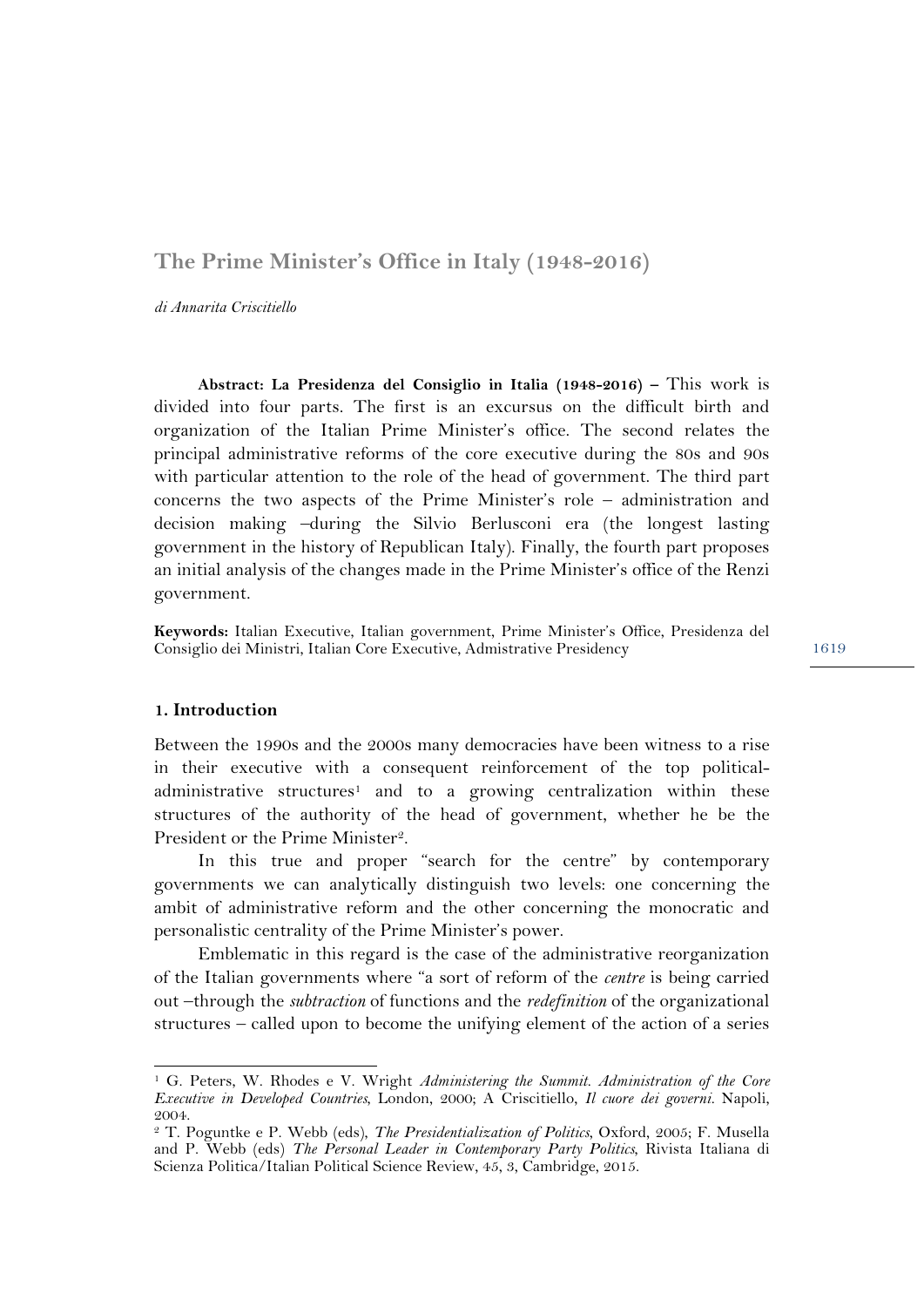of administrative systems and the linking element between the different levels of government"3. In effect, this process has been carried out by the Presidency of the Council of Ministries (*Presidenza del Consiglio dei Ministri*, PCM): a sort of privileged laboratory where one of the most interesting administrative policy changes over the last 25 years has developed.

As regards the rise of the Prime Minister's role, we have observed a process of presidentialization of the executive which has involved the parliamentary systems and caused a rise in power of the head of government, who Cassese defined as an *elected monarch<sup>4</sup>*. A process that is particularly evident in Italy.

The starting point, interesting from a political sciences perspective and its research agenda, is the reform process of the executive through its top structures which has to all effects been carried out without any changes in the constitution. That is, they have on one hand made use of organizational procedures and on the other relied on administrative solutions, very often, as we shall see, under the direct responsibility of the head of government.

In this process of policy change that has invested many western democracies Italy represents one of the most interesting cases. In fact, it is the only country that has put its hopes for governability in the constitutional type of political reform without proposing a real constitutional revision, at least until 2016.

The Italian case has thus become the emblem of a suspension between an entirely administrative reform of the top executive (the only reform that has in fact been implemented) and the many attempts (so far unsuccessful) to revise the Constitution regarding the form of government. The longstanding need for improvements in governability has in fact often been associated with Constitutional reforms which have in reality always failed, right up to the constitutional referendum in December 2016.

This work is divided into four parts. In the first we give an excursus on the difficult birth and organization of the Italian Prime Minister's office. In the second we relate the principal administrative reforms of the core executive during the eighties and nineties with particular attention to the role of the head of government. The third part concerns the two aspects of the Prime Minister's role – administration and decision making –during the Silvio Berlusconi era (today the longest lasting government in the history of Republican Italy). Finally, the fourth part proposes an initial analysis of the changes made in the Prime Minister's office of the Renzi government.

## **2. A story of a government without a Prime Minister's office**

For reasons that depend mostly on the period in which the new Constitution of the Republic was written, the Italian government was born as a weak

<sup>3</sup> A. Pajno e L. Torchia, *La riforma del governo*, Bologna, 2000, 64 4 S. Cassese, *Il potere esecutivo nei sistemi parlamentari di governo*, in «Quaderni Costituzionali»,

n. 1, pp. 141-148, 1993.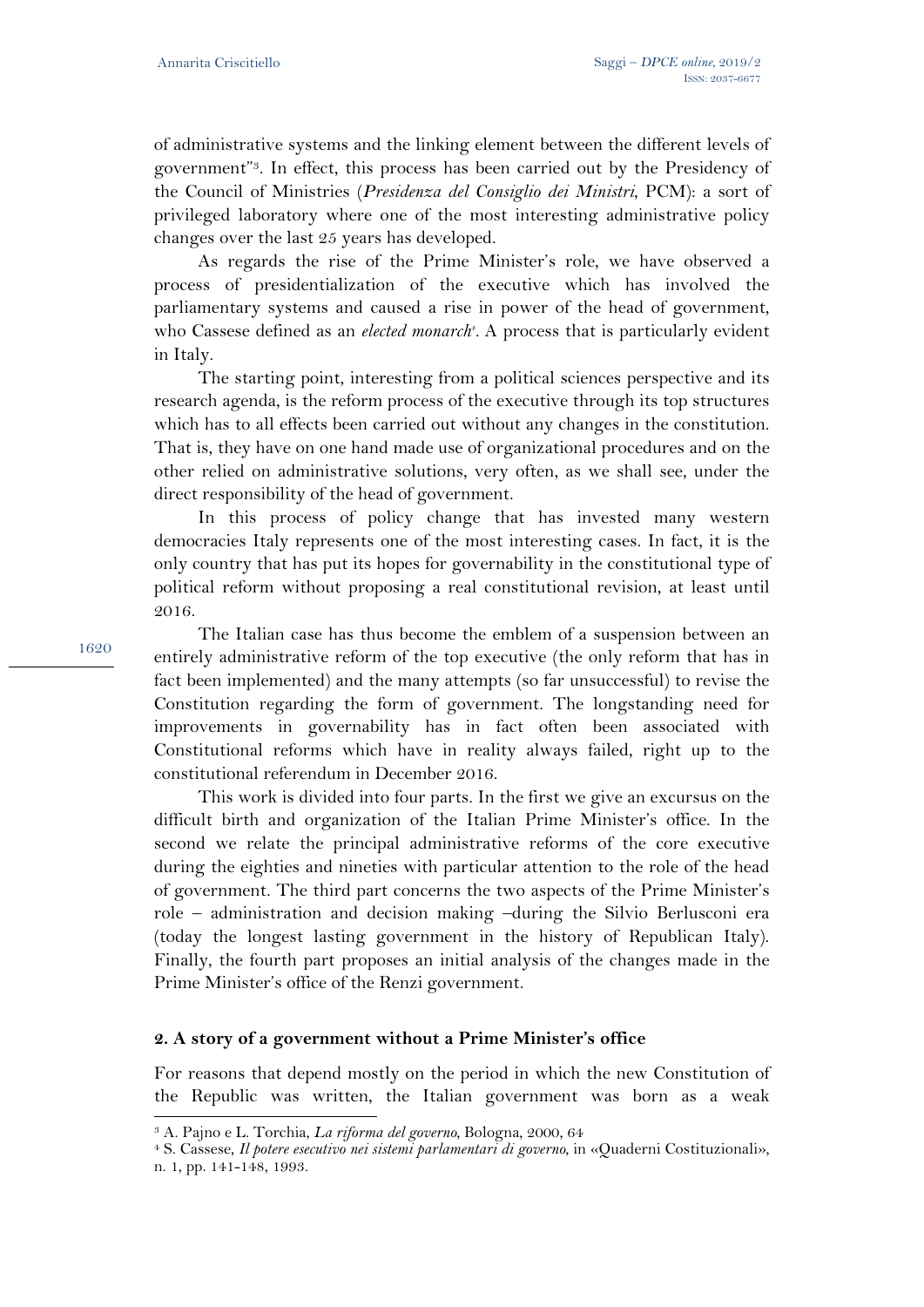institution<sup>5</sup>. Being so close in time to the fascist government meant that the founding fathers of the Constitution unanimously worked in fear of giving too much power to the executive, at the expense of the legislative power<sup>6</sup> thus searching for a compromise between the monocratic principle and the collegiate principle in governance. Only with the passing of time the idea of an authoritative and stable executive with good initiative capabilities came into being as a way of improving parliament's constitutional tasks and not as an obstacle to them7.

Time was needed to fully believe that autonomy for the Prime Minister could contribute to contrasting the individualism of the members of parliament and inhibit the sectoriality of their own interests<sup>8</sup> thus contrasting the inefficiency of "government by ministries"9.

However, directly after the Second World War, the parties who wrote the Constitution did not really agree on how to make the government work in practice10. And in fact they did not solve the problem of organization of the Prime Minister's office and staff, deciding instead to postpone it. The Italian Constitution, that deals with government in its Articles from  $92 - 96$ , delegated the problem of its organization and top structures to ordinary legislation resulting in a legislative gap. Add to this the fact that all the governments were coalition governments on one side strengthened the individual autonomy of the ministers with a weak Prime Minister and, on the other, the absolute supremacy of the parties in decision making<sup>11</sup>.

Up until the end of the seventies, in fact, there were very few attempts to reform government organization and the Prime Minister's office. However, in those years the government did in some way function and so it became interesting to understand how. What in fact were the normative processes and organizational transformations that allowed it to function. It is a complex process – as we will see in the following pages – that is still ongoing and that has not received any systematic attention from political scientists.

The Prime Minister's office in Italy up until the end of the sixties was a weak and badly organized structure. Moreover, it had to share with the internal ministry not only the support of the legislative office but also its physical spaces, so much so that, for a long time, made room in its buildings to host the Prime Minister's staff.

The first government decree, dating back to De Gaspari, at the beginning of the Fifties, did not even reach the debate stage. It dealt with the organization

<sup>&</sup>lt;sup>5</sup> S. Merlini, G. Tarli Barbieri, *Il governo parlamentare in Italia*, Torino, 2017.<br><sup>6</sup> E. Rotelli, *La Presidenza del consiglio dei ministri*, Milano, 1972.<br><sup>7</sup> G. Rolla, *Il consiglio dei ministri tra modello costituzi* Costituzionali», 2, 1982, 367-398.

<sup>8</sup> A. Criscitiello, *The political role of cabinet ministers in Italy*, in M. Laver and K. A. Shepsle

<sup>&</sup>lt;sup>9</sup> M. Cotta and L. Verzichelli, *Sistema politico italiano*, Bologna, 2016.<br><sup>10</sup> P. A. Capotosti, *Governo*, in «Enciclopedia Giuridica», Roma, 1989).<br><sup>11</sup> N. Conti and F. Marangoni (Eds), *The Challenge of Coalition Gov* 

London, 2015.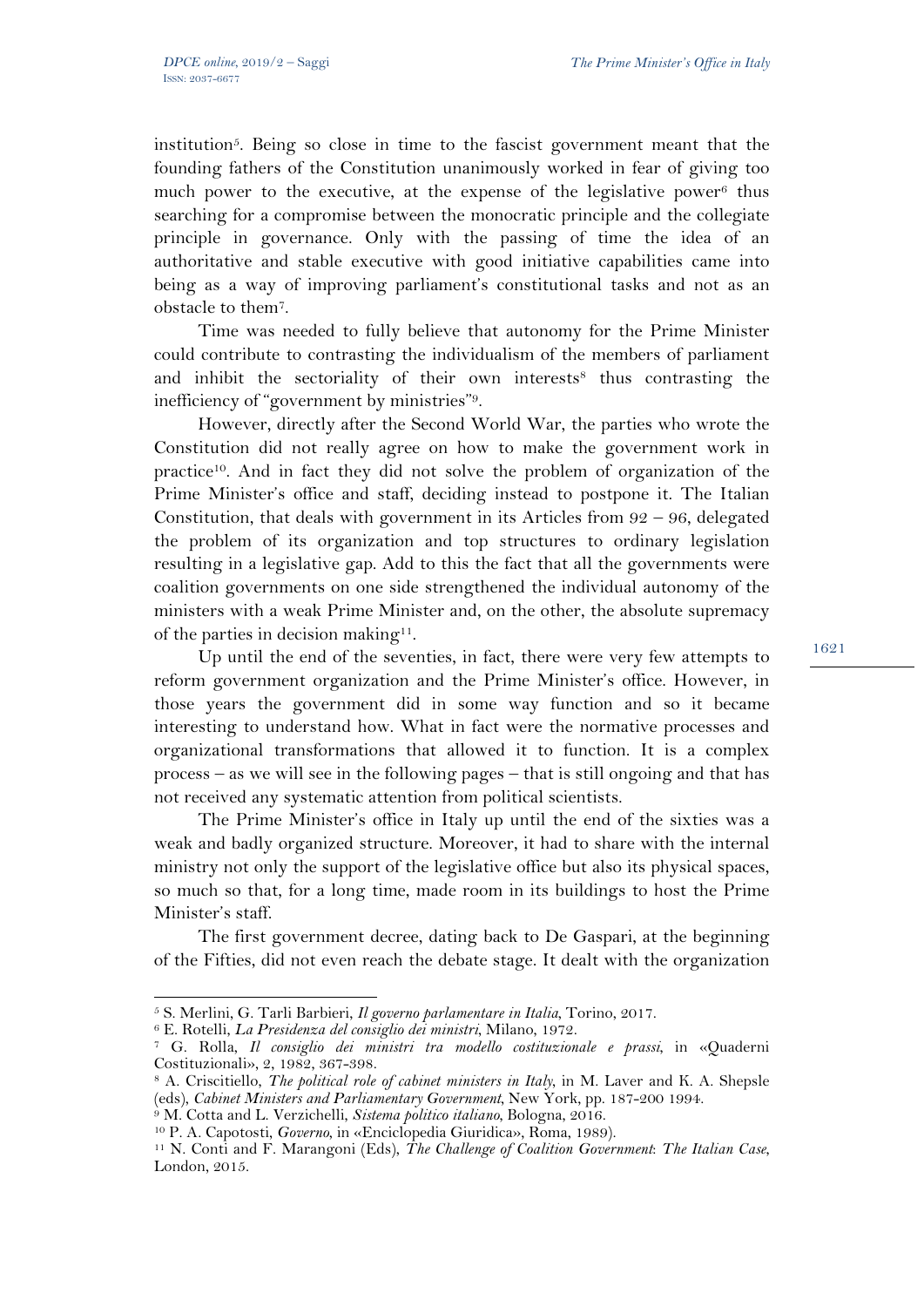of the prime ministry into five offices: the cabinet; legislative coordination; the coordination of public administration; information; entertainment and sport. This proposal was no more successful when it was re-presented, with significant modifications, firstly by the Segni government in 1956 and then by the Fanfani government in 1958.

In those years, the Prime Minister's office had an organizational structure similar to that of all the other ministries. The Prime Minister's secretarial section was tiny, made up of about twenty people. It was supported by an office that initially had about thirty collaborators but which, with the passing of time, took on more and more competencies and functions that had little to do with the Prime Minister's tasks of management and coordination and actually only considerably increased the number of staff. Moreover, offices were set up and assigned to ministers without portfolio and to committees that ended up becoming satellite bureaucratic systems orbiting around the Prime Minister's office.

An important proposal for reorganization was implemented by decree under the Prime Minister Aldo Moro at the end of his mandate in June 1964, all the more significant because it came in one of the most difficult stages of republican history12. It was an organizational chart divided into 8 structures supported by two offices (financial and public safety) and three secretarial offices: for the Prime Minister, the undersecretary and the head of the secretariat. After the Aldo Moro decree, the general organization of the structure of the Prime Minister's office remained to all effects unchanged for about ten years. In 1974, a decree under the Prime Minister Rumor separated the offices in direct collaboration with the Prime Minister from those of the ministers without portfolio.

Half way through the seventies, therefore, the Prime Minister's office comprised:

- *The legal office for legislative coordination*, the most important structure in the Prime Minister's office, with the tasks of overseeing all the measures to be put before the Council of Ministers, coordinating the action of the government in Parliament and dealing with some of the Council related tasks, such as compiling the daily agenda and writing up the minutes on the basis of the undersecretary's indications;
- *The office for administrative coordination,* divided into structures each of which is competent for a group of subjects that come under the direct intervention of the Prime Minister. Despite the fact that administrative coordination is a key function of the Prime Minister's office, it has long been considered less important than the former and its competencies are much less defined;
- *The office for the regions,* that, starting from the regions under ordinary statute, assumed considerable importance in the control they exercised over the regional laws;

 $\overline{a}$ 12 G. Formigoni, *Aldo Moro. Lo statista e il suo dramma*, Bologna, 2016.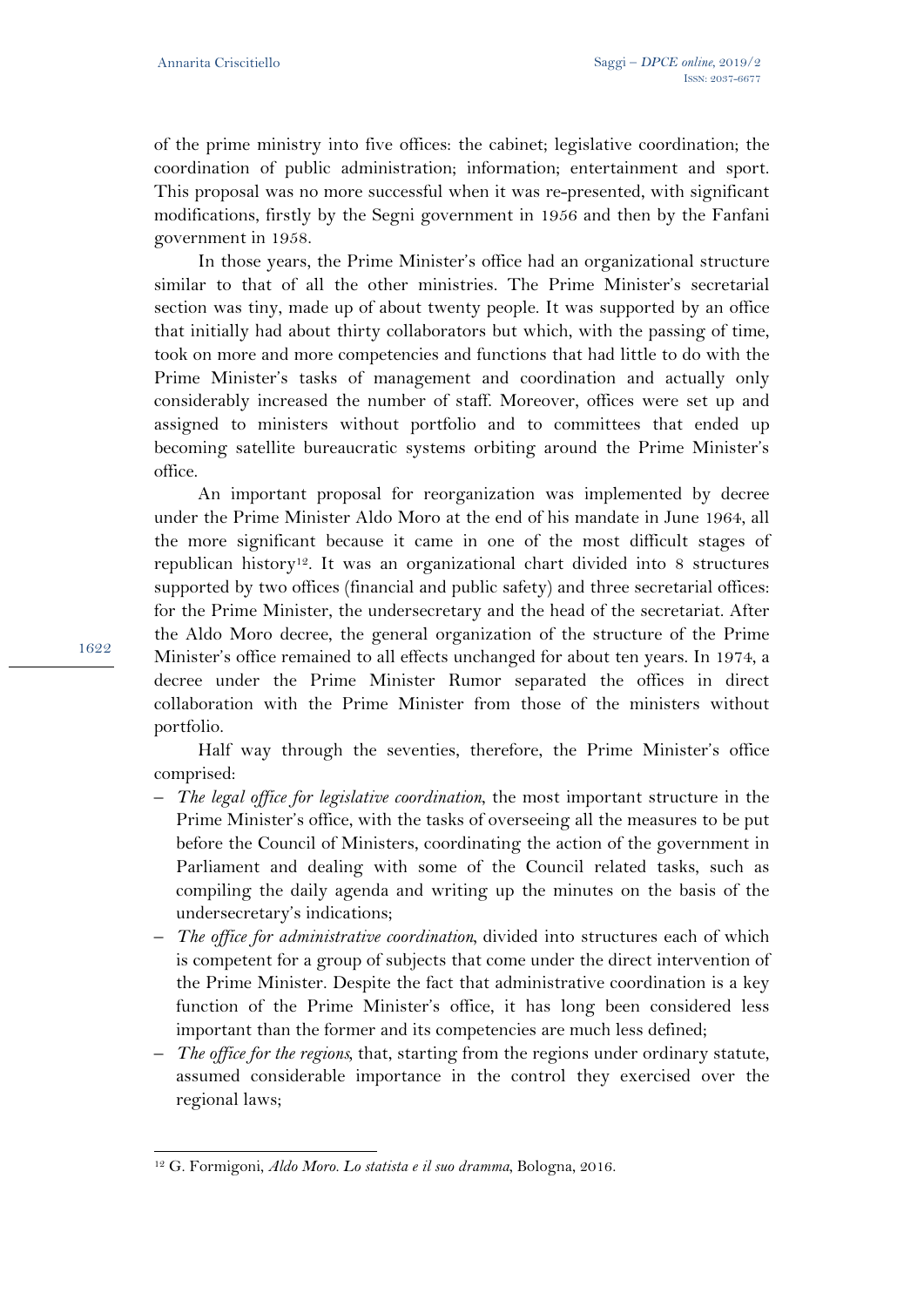- *The office for general affairs and personnel,* with a wide range of competencies, the greatest being the one for the administration of all the staff in the Prime Minister's office;
- *The office for the organization of public administration,* which in the past was entrusted to a ministry without portfolio and took care of the coordination of public activities and bureaucratic organization;
- *Services for information and literary, artistic and scientific property,* which deals with a series of activities that go from public communication to author's copyrights.

The ministries without portfolio looked after:

- *The office for scientific research*
- *The office for extraordinary interventions in Southern Italy*
- *The office for the implementation of Regions*

As can be seen, there was an organizational structure for the Prime Minister's office that presented a series of problems, not least being the overlarge number of the structures themselves. On one side the Prime Minister's office had become considerably heavier and, on the other, there was no welldefined framework of the functions to be attributed to the ministers without portfolio and to the inter-ministerial committees. An example of this kind of organizational problem is the duplication of the structures destined to the government-regions relations, with an office for the control of the regional laws in the Prime Minister's office and an office for the realization of the regions set up as an organizational support to the minister without portfolio, with the easily imagined repercussions on the coordination of the regional policies.

Key sectors such as legislative and administrative coordination, organization of personnel and community affairs suffered a long process of administrative adaptations, often disorderly, and were now in need of a comprehensive reform policy.

It is only at the end of the Seventies, however, and the beginning of the following decade that the debate on the reform of the organizational structure of the Prime Minister's office, and more specifically, of the role of the head of government, reaches its turning point.

Before then there had been very few legislation proposals, and those only partial and never completed, leading to the conclusion that there had been a true and proper failure in the reform policies of the Prime Minister's office. In fact, despite the fact that since 1948 there had been an office for the reform of the administration, in reality the criteria for reorganization of the executive were not thoroughly considered.

Among the more urgent objectives there was the identification of a welldefined "consultant staff" or a system suitable to the directing function of the Prime Minister and the coordination between the ministerial initiatives and the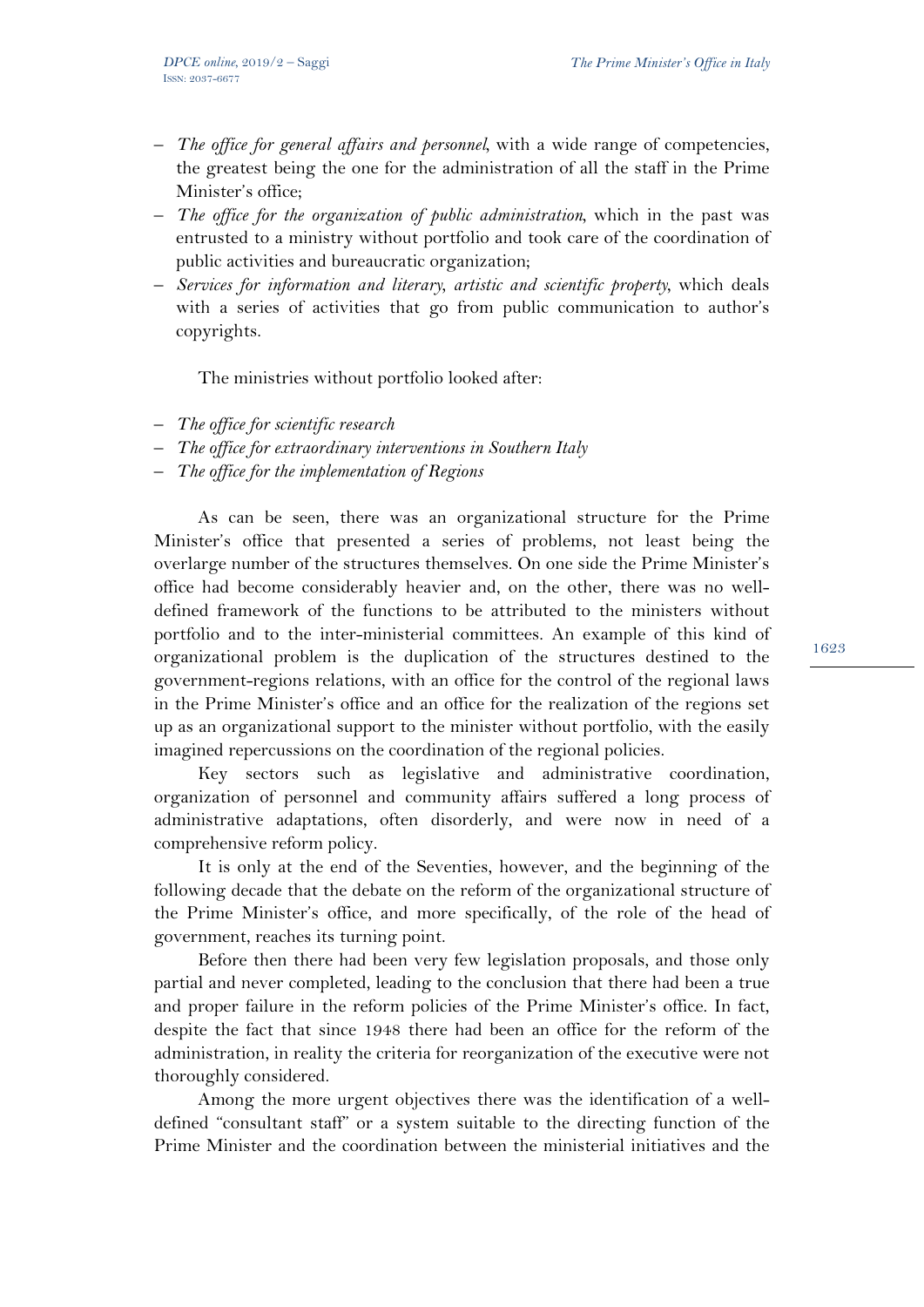governing policies as a whole. Furthermore, the internal communication resources between the Prime Minister and the ministers needed improvement; the number and the roles of the committees had to be reduced; an independent structure for the staff needed setting up and mobility procedures needed to be made easier; and finally, separate and suitable structures had to be set up specifically for community policies and local institutions.

One of the most interesting processes of institutionalization of the top government structures finally began with a series of normative measures that reorganized the PM's office between the end of the seventies and the beginning of the following decade.

 It is important to underline that it was not by chance that the reform policy of the Italian core executive started exactly when two new government spheres forcibly emerged and with which the central executive were obliged to interact: the regions and the European Community. They required unitary management and coordinated action. Multilevel governance, that is, requires a central government that can rely on an organizational structure that can only be the institution of reference of the Prime Minister and, therefore, his office. At the same time, the Prime Minister's office became an ever more decisive objective of conquest for the party system, seeing as these are the years when the Democratic Christians lost their monopoly as governing leaders. Up until then, Palazzo Chigi was all in all a less appetizing objective than the leadership of the DC, the real centre of power. Except for the case of De Gaspari, for about thirty years the two posts of Prime Minister and leader of the party never coincided. The top components of the DC party who could aspire to the post of party leader always avoided the risk of direct responsibility in government leadership. Therefore, while in the sixties and seventies this presence is considered a real taboo, in the following decade things started to change, to the point that Andreotti – in reference to the De Mita experience of government – declared the importance of the presence, inside the executive, of the maximum exponents of the majority parties: "all things considered, I am convinced that a good model would be to have, inside the government, as ministers without portfolio, the leaders of the coalition parties, one of whom would be the leader of the government"13. The time seemed finally come to organize the actors and the modalities for the management of the 'control room'.

#### **3. The reforms in the eighties and nineties**

The years we are now going to consider have a significant role in the «century of governments»14 and, as has been said with regard to the Italian case, in the century «of the monocratic executives»15.

One of the ambits in which we can analyze the process of reinforcement of government is the one concerning the roles and structures of the so-called "core

1624

<sup>13</sup> G. Andreotti, *Governare con la crisi*, Milano, 1991, 380. 14 R. Dahrendorf, *Dopo la democrazia*, Roma-Bari, 2002. 15 F. Musella, *Governi monocratici*, Bologna, 2009.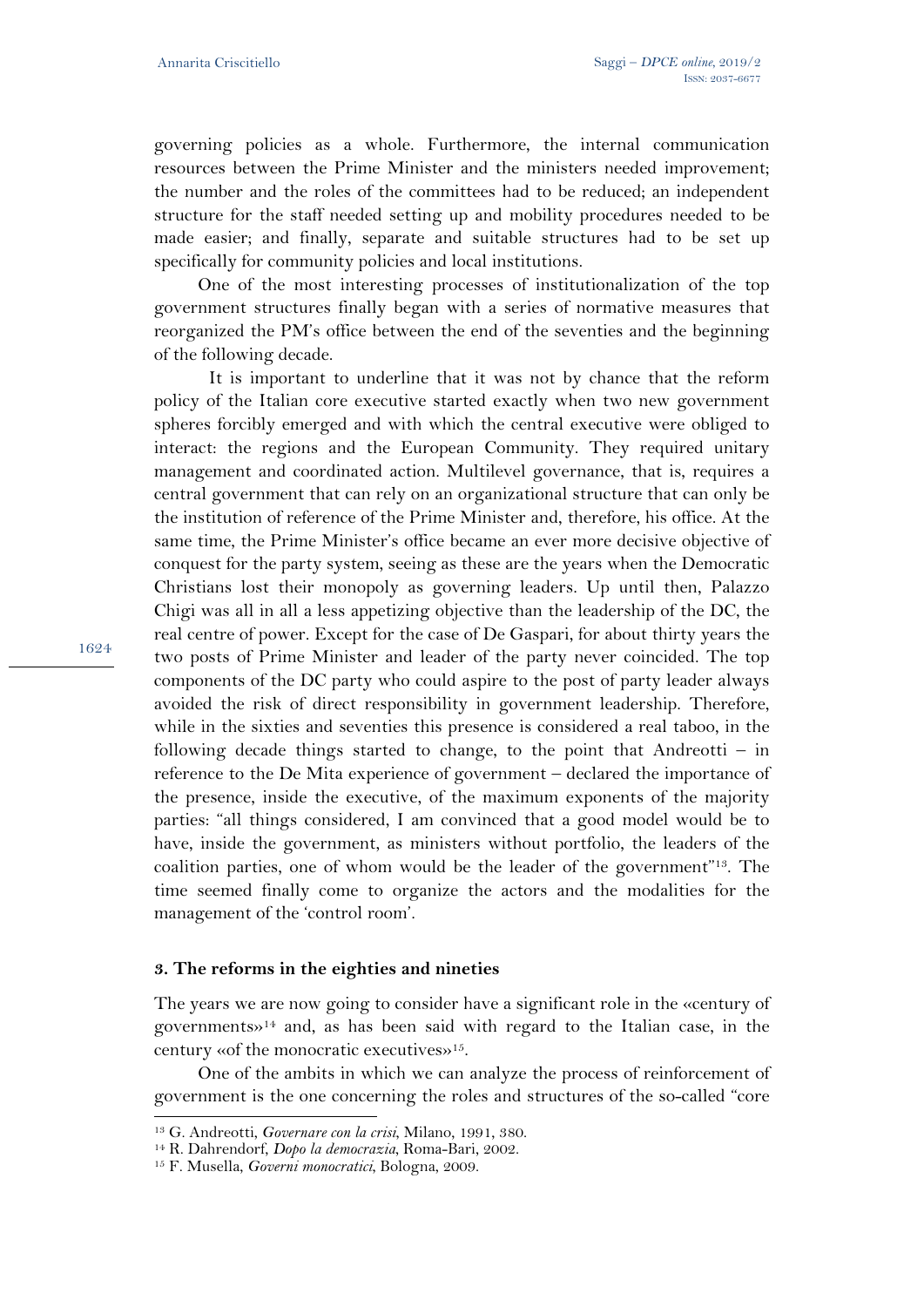executives"16. In the last thirty years, many western democracies have implemented reform policies through the reorganization of the apical positions following three lines of action: a) centralizing some functions – especially general management and policy; b) decentralizing the merely managerial functions and c) creating new (and often informal) small collegial bodies. In the ambit of this system of relations the role of the head of the executive assumes significant importance. The transformation of his functions in the light of a reorganization of its staff, its dimensions, the type of personnel and the expertise that they can offer allows us to evaluate the improvement.

This process obviously closely concerns also the Italian case where the Prime Minister has been dealing directly with the organizational reform of his office since the eighties. So, we have a true and proper period of experimentation and implementation of the organizational improvements of the Prime Minister's office.

This experimental phase starts with the implementation of a series of decrees and regulations issued by the Prime Minister's office through which the Spadolini government, in office from June 1981, proceeded to reorganize the administration of his office<sup>17</sup>. We have, therefore, for the first time a non-Christian Democrat Prime Minister who set the reorganization of the core executive during a political experience that he himself described as «not at all easy». In fact, he was a representative of those intermediate parties that, after the electoral turndown of the DC and the Communist Party (Pci) in the first years of the eighties, could now aspire to the leadership of Palazzo Chigi. But to do this they had to try and redefine the rules of the relationship between parliament and the executive, in such a way as to guarantee an efficient leadership: «only in this way could the Prime Minister's office, accessible through the powerful force of a coalition, ensure results»18.

It was in fact Spadolini, during the VIII legislation, who started that long process of legislative elaboration that led to the law no. 400 in 1988. On the crest of the wave of growing attention, also from public opinion, on the subject of institutional reform, and on the basis of the work done by the Amato commission, he proposed the so-called Decalogue, a formulation in ten points, of the government's reform policy. The first three points directly concerned the Prime Minister's functions: the implementation of autonomy for the Prime Minister in power to propose ministers; the introduction of an office for the coordination of institutional problems; the immediate resumption in parliament of the examination of the proposal for a law on the Prime Minister's office.

More generally, as has already been noted, the Spadolini Decalogue is very important because the reforming executive issue makes its appearance in government planning for the first time and is, therefore, formally presented on parliament's agenda.

<sup>&</sup>lt;sup>16</sup> M. J. Smith, *The Core Executive in Britain*, London, 1999<br><sup>17</sup> P. Calandra, *La presidenza Spadolini*, in «Quaderni Costituzionali», n. 3, 1982, 669-684.<br><sup>18</sup> P. Scoppola, *La repubblica dei partiti. Evoluzione e cri* 

<sup>444).</sup>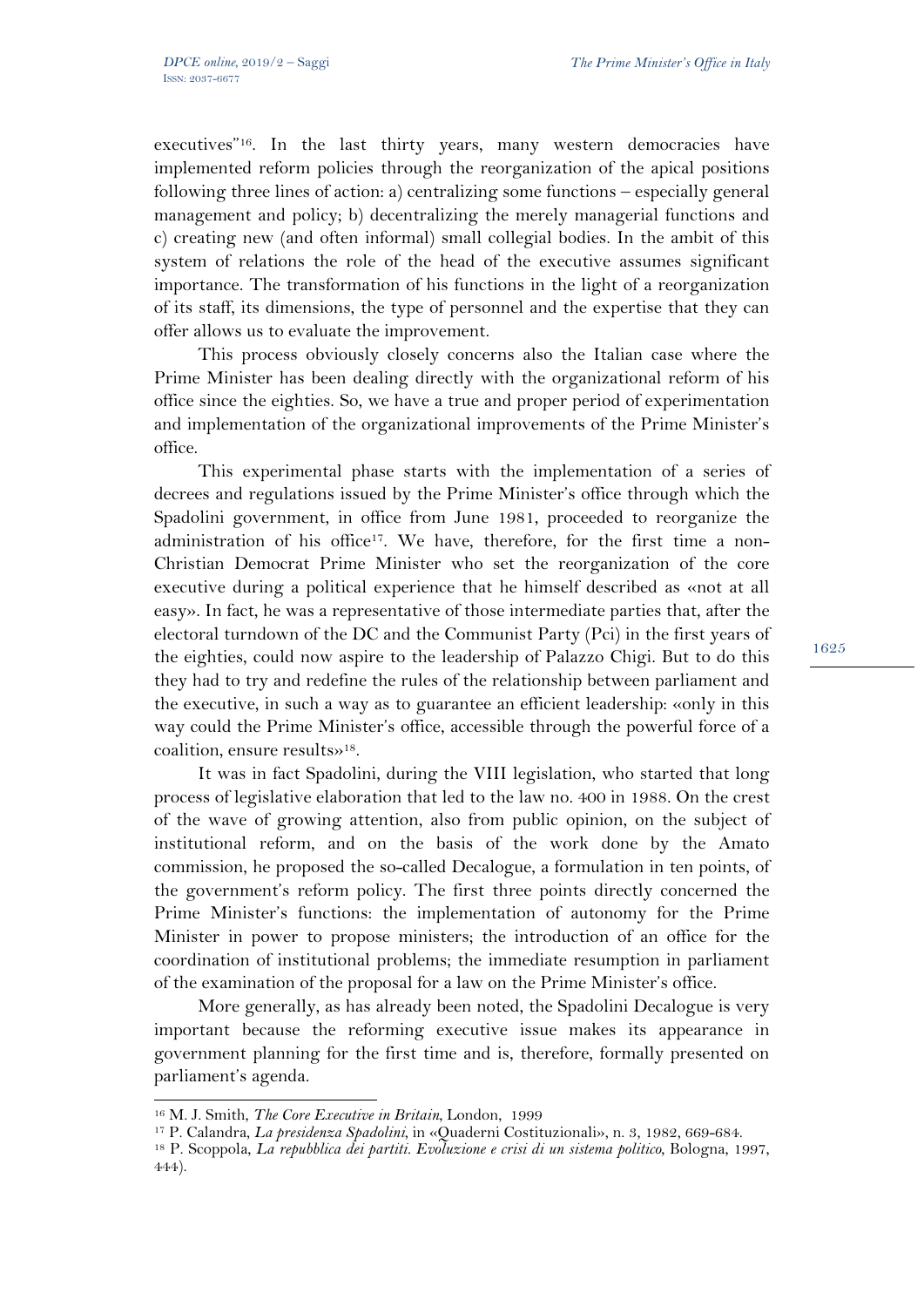Last but not least, during his terms in government Spadolini also tried to face up to the chronic absence of a real policy for the PM's staff by proposing a law for the reduction of the personnel, the creation of a role for employees and by favouring in every way possible mobility for the staff directors. On the other hand, his attention to the selection criteria of staff was one of the distinctive features of his government procedure. For the first time, in fact, a Prime Minister had made public the names, functions and professional background of his collaborators.

Spadolini was followed in December 1982 by a very short lived government led by Amintore Fanfani with a four-party coalition interpreted by many as the first sign of an alternation at Palazzo Chigi that was now becoming one of the most discussed political themes between the parliamentary forces.

After Fanfani's resignation, Bettino Craxi was nominated and led two executives from July 1983 to march 1987, giving him the record – unbroken until Berlusconi – of being the most long lasting Italian Prime Minister. For the first time, access to the Presidency of the Council depended exclusively on a political-party role instead of a long traineeship in an important ministry, as had always been the case in the Italian governing elite<sup>19</sup>. On the administrative front Craxi resolved the problem of his lack of ministerial experience by nominating the expert Giuliano Amato as his undersecretary; while in running his government he distinguished himself for his incredibly decisive personality<sup>20</sup>. He managed to convince three ex-Prime Ministers to come into his government and three party leaders, by formalizing the meetings as cabinet councils (*Consigli di Gabinetto*). He strongly and confidently exploited the prestige (and powers) of his institutional office, making this experience the first real anticipation of the process of personalization and presidentialization of the Italian executive. Even in his daily management – to give one example from many – while Spadolini tried to control the elaboration part of policy-making by calling and coordinating preparatory (and preventive) meetings, Craxi made more and more incisive use of the Prime Minister's power to ask his ministers directly for explanations on specific subjects $21$ .

As far as the reform of the core executive is concerned, no legislative progress was made but the organization of the presidency of the council underwent a significant number of changes, often informal, that can be inscribed in a process of reinforcement of the executive power. Starting from the redefinition of communication and the agenda setting of the council of ministers, Craxi often personalized the government management, favouring the use of small collegial mechanisms. An example was the technical committee for economic policy: an organism with quite an agile structure, the concrete

1626

<sup>19</sup> M. Calise and R. Mannheimer, *Come cambiano i governanti di partito*, «Rivista Italiana di Scienza Politica», n. 3, 1986.

<sup>20</sup> S. Colarizi and M. Gervasoni, *La cruna dell'ago. Craxi, il partito socialista e la crisi della Repubblica,* Roma-Bari, 2005.

<sup>21</sup> P. Calandra, *Il Governo della Repubblica*, Bologna, , 1986.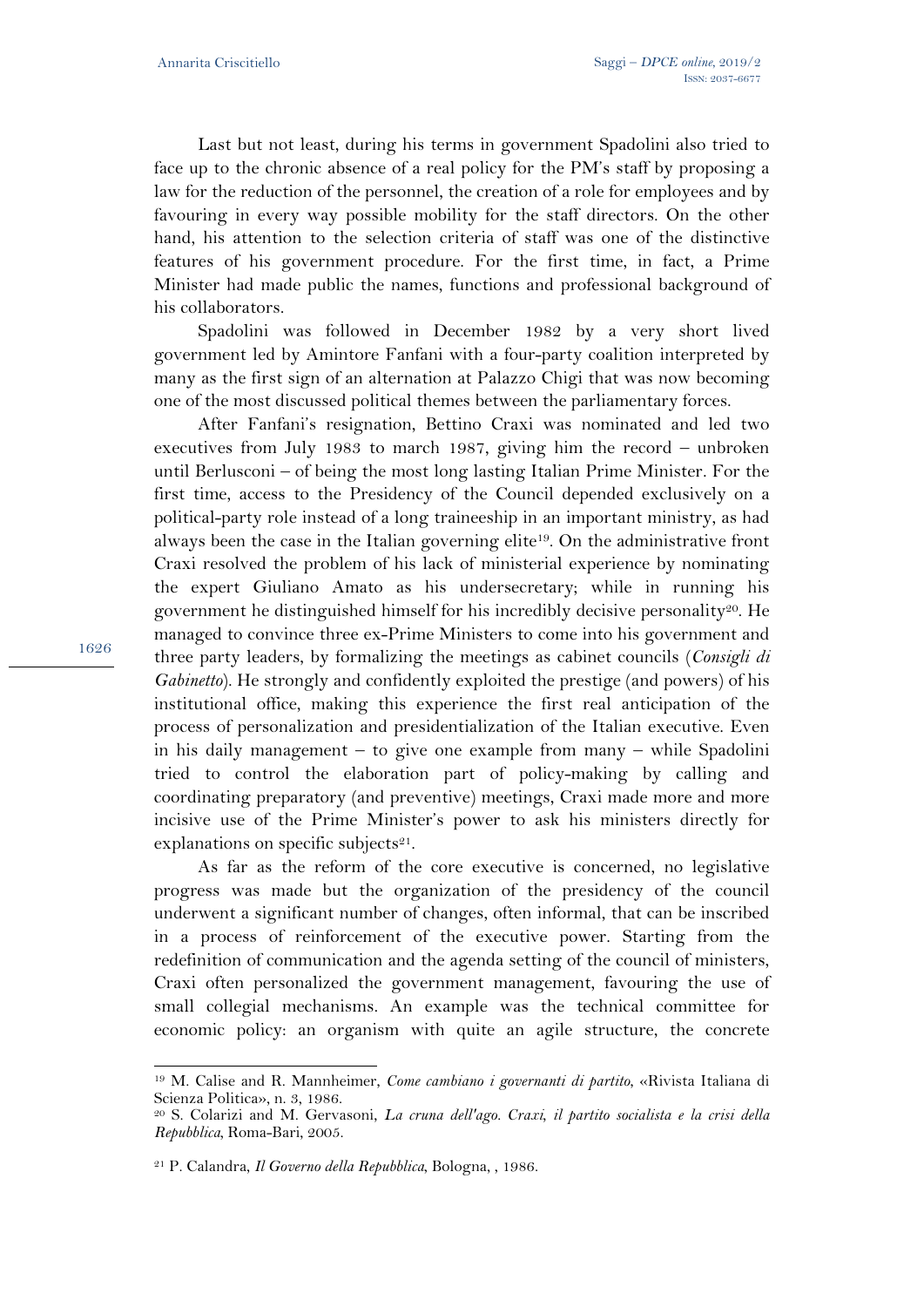expression of a certain way of running the oligarchy that was characteristic of Craxi's leadership<sup>22</sup>. The second mechanism, less original in that it was instituted for the first time by Spadolini, was in reality a committee of experts in economics, assisted by a technical staff, and created to supply the Prime Minister with all the information and advice he needed in financial matters, in the same way other democracies did for their heads of government.

In his office, Craxi followed the dull Christian Democrat government for a few months, to all effects pre-electoral, and came to office in spring 1987, presided once again by Fanfani, who brought no significant changes in the organization of the PCM.

The following executive, led by Giovanni Goria from the Christian Democrats, closed the political phase of reform of the presidency that went from the organization guidelines in the Giannini report to the presentation in parliament of the law no. 400 in 1988. A phase, as we have seen, characterized substantially by interventions from presidential initiatives of a prevalently informal type that existed alongside – in a continuous process of reciprocal adaptation – the normative acts.

Law no. 400 organized the presidency of the council of ministers following four main indications that had emerged in the reports elaborated over the years from the different research commissions and regarded:

- the organization of the systems of the presidency into departments and offices;
- the creation of a secretariat in support of the council of ministers;
- the reinforcement of the staff of the president;
- a relationship of trust between the Prime Minister and his staff.

These actions were supposed to follow two precise guidelines: unified management and organizational flexibility. The interesting aspects here, therefore, regard the competencies of the Prime Minister. Above all he holds powers of coordination and directives over the ministers. In particular, he can suspend the act of a minister and ask for the approval of the whole council. He calls the council of ministers and he initiates the questions of trust for certain measures; he nominates the undersecretary to the presidency, countersigns the acts with legal value and every other deliberation made in the council of ministers. Furthermore, this reform amplifies the Prime Minister's power of nomination. From the running of the presidential staff and the general personnel, this law in fact allows for flexibility criteria taken from the spoils system model<sup>23</sup>, redefining significantly the relationship between politics and administration<sup>24</sup>.

The Prime Minister's staff – in the form provided for in the law we are analyzing  $-$  is organised in a series of policy structures. Among these, one of the

l

<sup>&</sup>lt;sup>22</sup> C. Barbieri, *Il Capo del governo in Italia. Una ricerca empirica*, Milano, 2001<br><sup>23</sup> F. Di Mascio, *Partiti e Stato in Italia: le nomine pubbliche tra clientelismo e spoils system*, Bologna, 2012.

<sup>24</sup> For an useful and complete review on this topic, see: *2014 Report on Public Administration*, www.irpa.eu.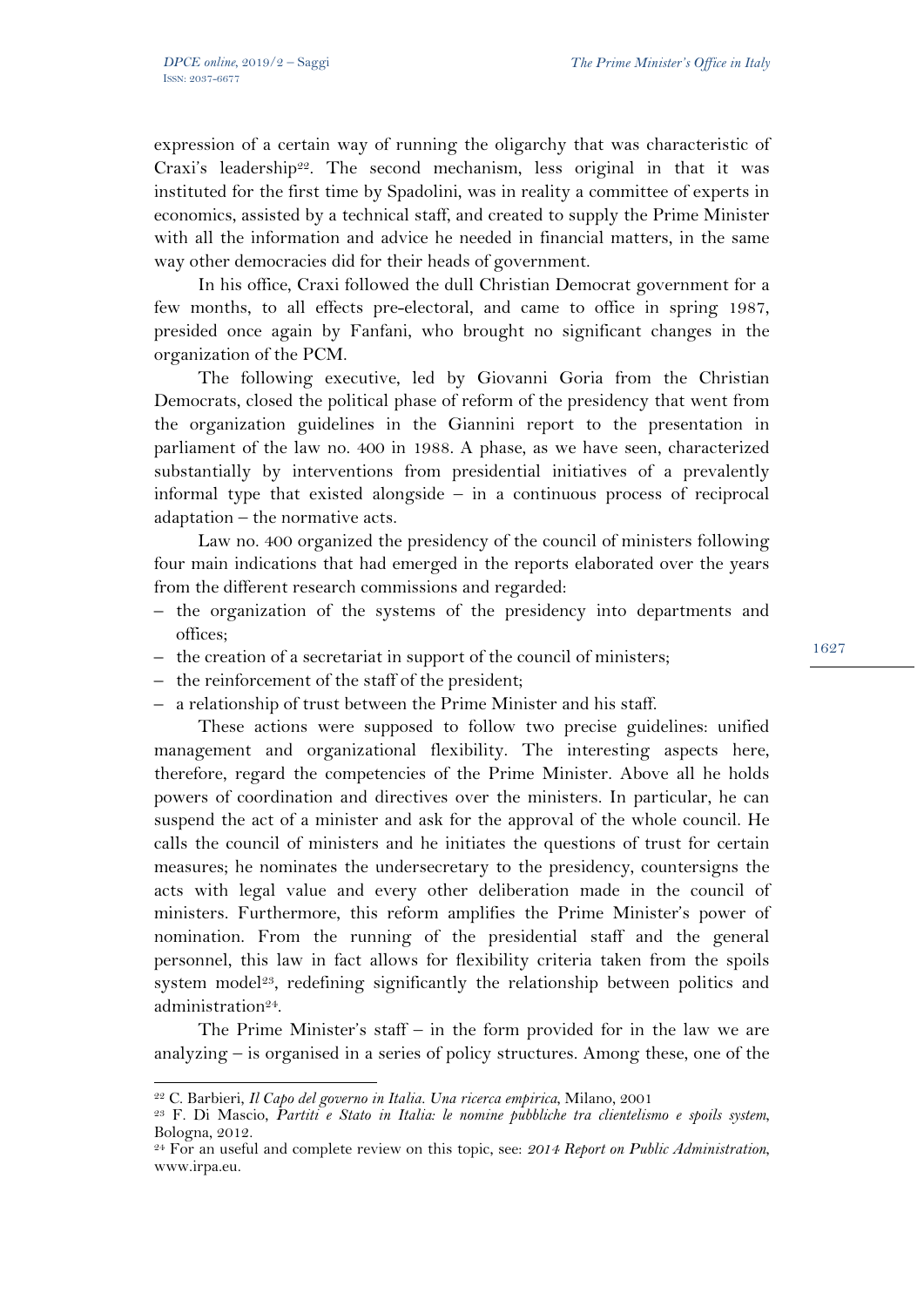most strategic, collocated inside the secretariat, is the department for legal and legislative affairs (DAGL), which has the aim of coordinating the legislation initiatives and the normative activities of the government. The normative power of the government thus acquires, thanks to this law, a central role also from a formal viewpoint<sup>25</sup>. For the first time, in fact, the instruments with which the executive makes laws, starting from its regulations, are placed in a causal relationship with the administrative organization and, above all, with improving its functioning. The process of de-legislation and simplification of the administration started here<sup>26</sup> and will see its apex in the following decade.

Both from the procedural and normative management of the presidency, the most significant steps were made in the so-called period of institutional transition. It is in fact during the first half of the nineties that the government confirmed itself – starting from the executive led by Giuliano Amato – as "the true object of political innovation, promoting reform in vast sectors of organization, through the use of legislative delegation and urgent decrees"<sup>27</sup> Amato managed – no doubt helped by the particular historical moment – to conclude four large reforms in the sectors for health, national insurance, local finance and civil service, thanks to the instruments for normative powers held by the executive.

The first novelty on the organizational level could be seen in the modality of formation of the government and its structure. An important intervention from the new President of the Republic, Oscar Luigi Scalfaro, in the consultation phase and a strong reduction in the number of ministers created an executive that was slimmer and characterized by a "prime ministerial nature" with an organization structured in a vertical sense. Above all, Amato did not nominate the Vice President of the Council, while the undersecretary to the presidency received the office for relations with parliament. Therefore – for the first time since the application of the Law no. 400 – the running of the relations with the parties inside the Parliament was entrusted to an organ in direct support to the Prime Minister instead of to a minister without portfolio. All the advantages of the substantial elasticity and organizational flexibility prescribed by the law on government organization emerged during this phase of crisis of the party system, allowing the Prime Minister to "verify the capability of the Italian executive to develop its independence when necessary"<sup>28</sup> and, therefore, to enhance his role and powers of direction in the general policies of government, thus laying the conditions for a significant affirmation of premiership.

1628

<sup>25</sup> N. Lupo, *Dalla legge al regolamento. Lo sviluppo della potestà normativa del governo nella* 

<sup>&</sup>lt;sup>26</sup> A. Natalini, Le semplificazioni amministrative, Bologna, 2002.<br><sup>27</sup> G. Pitruzzella, Forme di governo e trasformazioni della politica, Bari-Roma, 1996.<br><sup>28</sup> G. Amato, Un governo nella transizione. La mia esperienza di «Quaderni Costituzionali», n. 3, XIV, 1994, 355 ff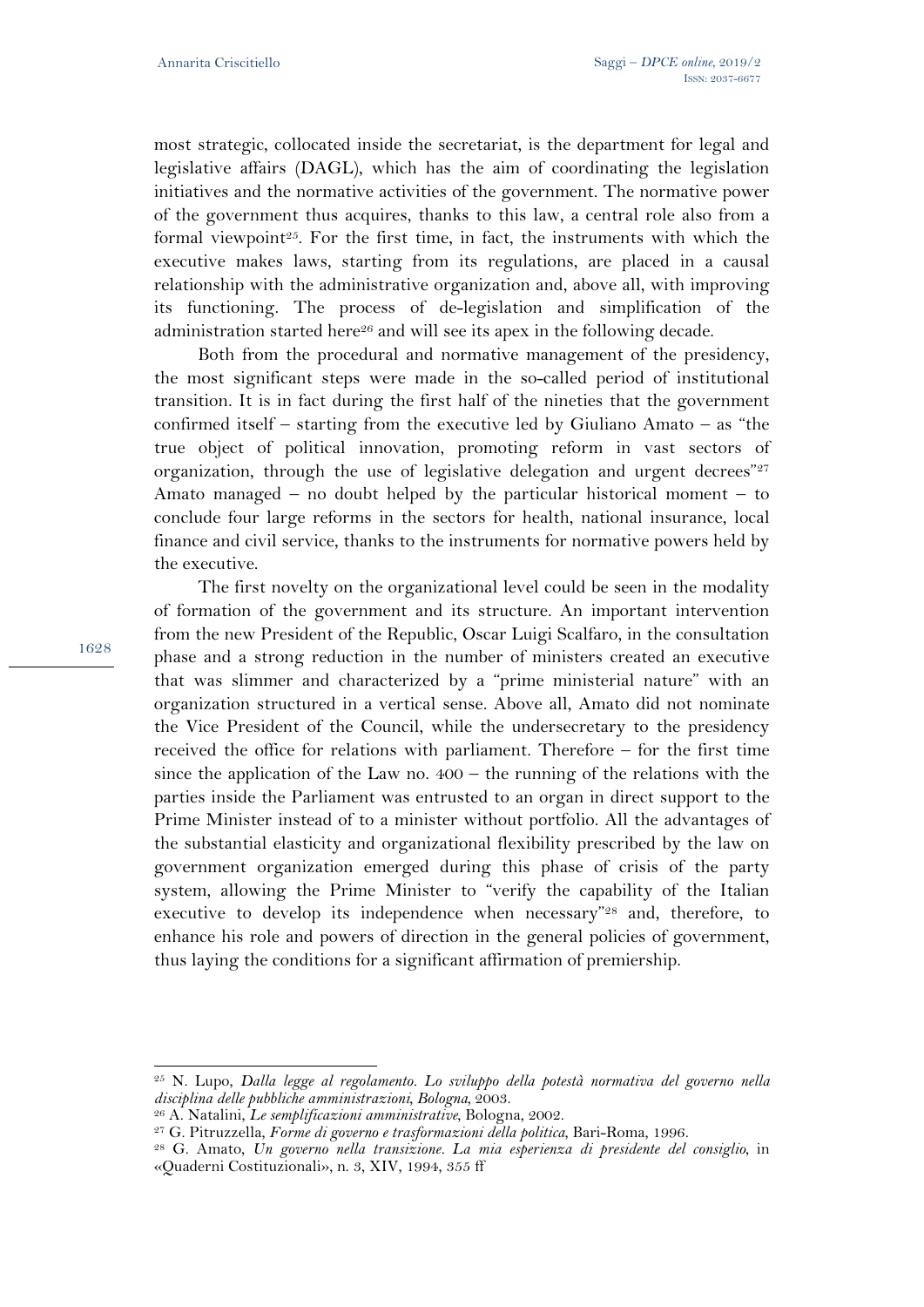The following executive, formed in April 1993 by F. arlo Azeglio Ciampi, was characterized by greater room for negotiation for the Prime Minister, a trend that was to continue in the following decades<sup>29</sup>.

Mostly composed of technicians and university professors – it was called "the professors' government"30– it immediately dedicated great attention to the general themes of institutional and administrative reform. Minister for public functions, Sabino Cassese, started a process of organizational innovation over a very wide range, from public services to ministerial structures and companies; from the regulation of the civil service to the simplification of administrative processes, up to the constitution of new control mechanisms. These reforms were, yet again, implemented through the legislative instrument of delegation, thus contributing to institutionalize the passage of this constitutional policy from the arena of parliamentary decisions to that of the government. Furthermore, similar to what Amato had achieved in various sectors, Cassese's reforms included measures connected to the financial law and also obtained the significant advantage of being associated to the control and reduction of the public deficit.

On the specific question of the political reform of the presidency, Ciampi, supported by his deep knowledge of the government apparatus, was able to accelerate the process of the reorganization of Palazzo Chigi through two important interventions: one regarding the internal regulation of the council of ministers in November 1993 and the other the reorganization of the secretary general in March of the following year.

These were two decrees that in practice codified all the positive aspects that the managerial experience of the presidency from 1988 onwards had brought to fruit, attempting at the same time to correct the faults. Once again, therefore, we can see a process of law making that is more and more characterized by the production of legislation rather than laws, that is by interventions over the medium-short period finalized at the realization of specific objectives. In this case, the normative intervention aimed at improving the direction of the executive by the President by reinforcing some of the staff structures, such as that of Secretary General, the Secretariat for the EU Affairs and, above all, the Ministry for Relations with Parliament. The different measures prescribed by the new regulation also had the objective of binding the Council of Ministers as a whole to a coordinated action. In fact, all the coordination and consultation activities, both internal and external to the executive, are reinforced: for example, internally, through the formal institution of preparatory meetings, that must necessarily precede the Council of Ministers. In this way, they finally formalized an organizational solution to the problem of the final phase of government decision-making where the ministers in the council have to discuss an agenda very often unknown to them.

 $\overline{a}$ 

<sup>29</sup> M. Cotta and L. Verzichelli, *Manuale di Sistema politico italiano*, Bologna, 2016). 30 C. Chimenti, *Il Governo dei professori*, Firenze, 1994.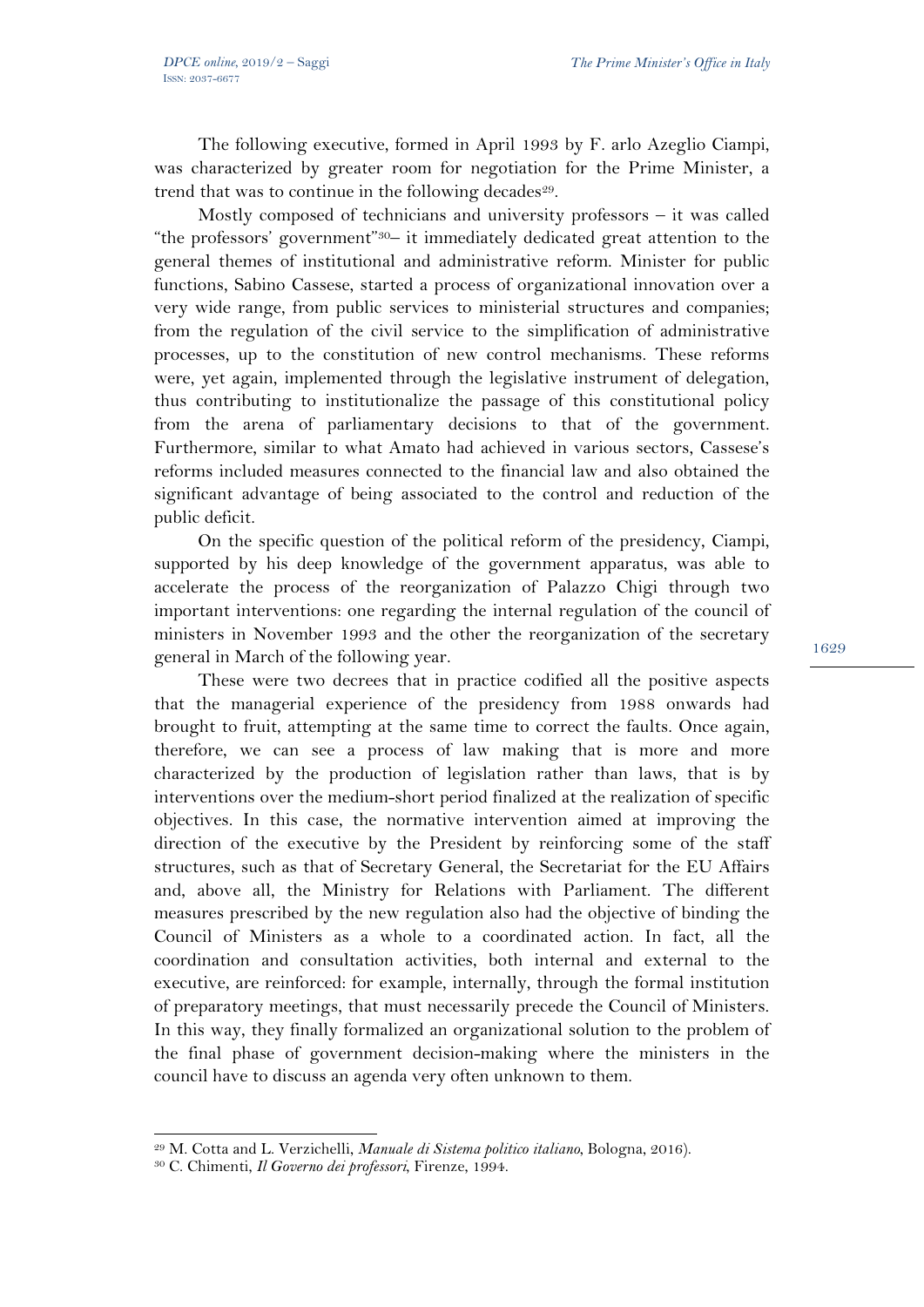The Ciampi regulation, furthermore, also reorganized the external relations of the executive, starting from those with the parties in Parliament. Here, both through updating the calendar coordination and the tasks of the ministers for relations with parliament, the executive acquired a more decisive control over the agenda setting. In synthesis, therefore, the regulation of the council of ministers clearly shows an approach that attributes to the Prime Minister a preeminence that is not merely formal in the ambit of the cabinet and a rigorous style of co-responsibility for every minister.

Despite the expectations, however, the very first majority government of the Republic is also the least innovative as far as the policies for the administrative reforms are concerned and, in particular, the managerial organization of the presidency.

The first, led by Silvio Berlusconi in 1994, saw the Prime Minister prevalently occupied with solving the problems of his political coalition. He and his staff did not have the time, and probably neither the necessary administrative expertise, to dedicate themselves to redesigning the top organization structures of the executive.

The following government, presided by Lamberto Dini, was for the first time since the war, made up exclusively of non-parliamentary technicians and bureaucrats, and with the exception of only two cases, by ministers with no previous government office. This exceptional case in the history of the Italian republic was further characterized by an executive with a high number of *grands commis* – mostly magistrates from the Council of State and from the Court of Auditors – placed in key roles in the ministries and in the Prime Minister's office. Given the fixed period of his mandate, he did not have time to pay particular attention to the reform policies of the presidency, even though it is still an interesting case of management of the network of collaborators and structures of the Prime Ministers' staff<sup>31</sup>. Looking closer at institutional reforms, Dini on several occasions declared to be in favour of reinforcing the role of the Prime Minister, in order to ensure unity of action in the reform of public administration and the implementation of European directives.

It will in fact be his successor, Roman Prodi, to make the turning point in the policies of reorganizing the executive. The government presided by Romano Prodi, in office from May 1996, made a true and proper redefinition of the reform policy for the Prime Minister's office. This government, in fact, represented the beginning of a new phase of reform of the Italian core executive, after an initial period of organization procedures and a second phase linked mostly to the first actuation developments of the Law No. 400 of 1988. More generally, the reform of the administration as a whole became a central issue in the middle of the nineties on the political agenda and the government programme, and came out of the inner circle to become an issue also for public opinion.

Appointed Prime Minister as the recognized leader of the centre-left coalition that won the general election of April 1996, Prodi was to direct an

1630

<sup>31</sup> G. Negri, *Un anno con Dini. Diario di un governo «eccezionale»*, Bologna, 1996.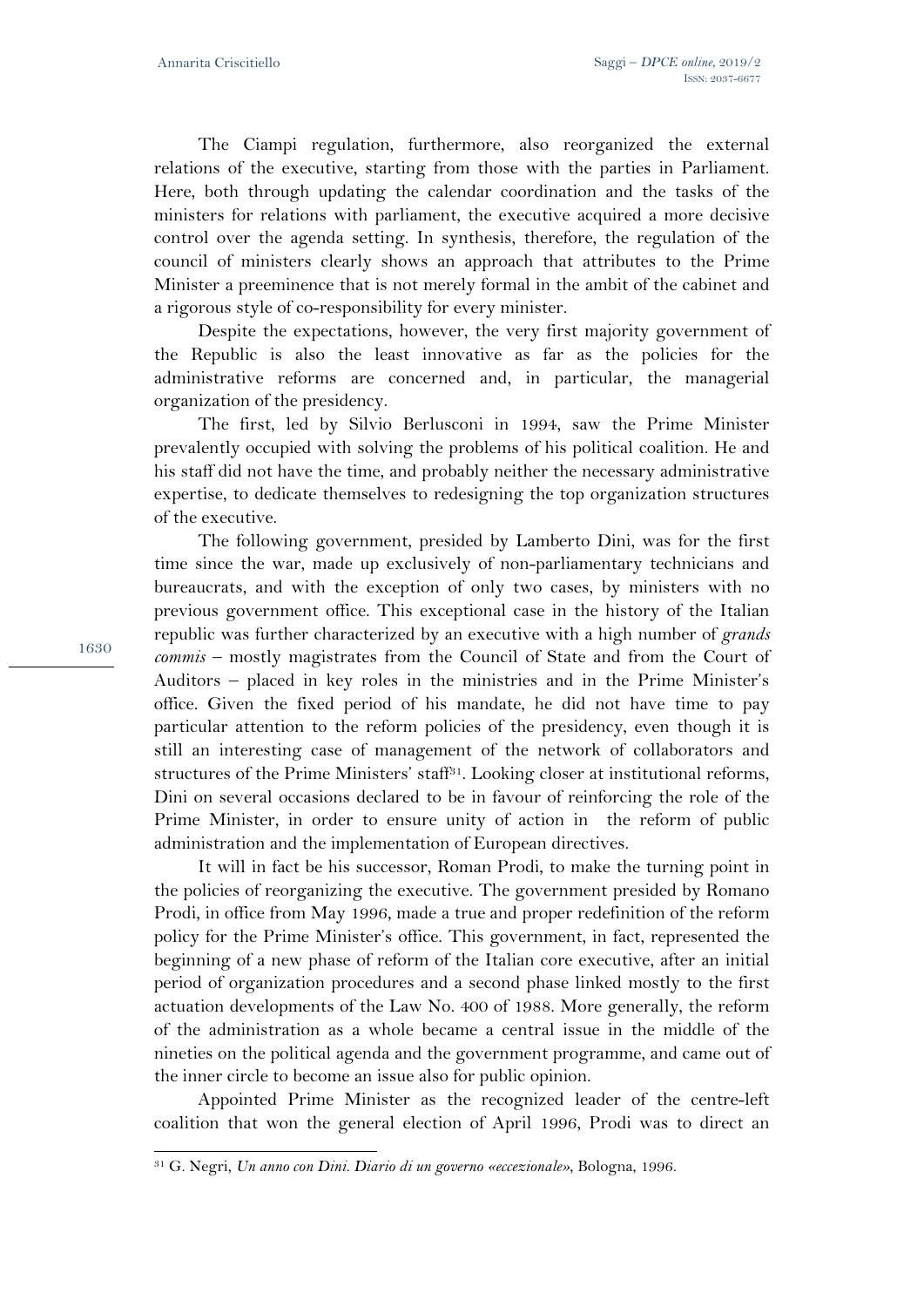important institutional reorganization of the government with a modality that was almost "prime-ministerial". From a normative point of view, the road to reinforcing the government is through the use of delegation laws, that is, that legal instrument that parliament temporarily transfers to the executive for the realization of specific objectives. This is one of the important passages in the reform policy of the top Italian executive. The process of formulation of the decisions is in fact moved from the parliamentary arena, in which ambit the various political parts confronted each other on the Law No. 400, to the governmental area, where it is the head of the executive who decides. In particular, with the delegate Law No. 59 of 1997, Prodi proposed the reorganization of the three fundamental pillars of the executive: the system of autonomies, the ministerial system and state management<sup>32</sup>. The reform policy is thus articulated into a series of interventions regarding various specific sectors but held together by a unitary programme. From this moment onwards the history of the reform of public administration is no longer that of an (improbable) change without a project<sup>33</sup> but one "of a project for a procedural and progressive change"34.

On the more specific front of the reorganization of Palazzo Chigi, the principal objective that caused this substantial revision of the reform of the presidency – less than ten years from the application of the Law No.400 – was to regulate all the new structures assimilated over time and to redesign at the same time a true autonomy for the presidency that was separate from the other ministries.

Finally, the instruments for flexibility in organization and management provided for in the previous law were improved and instruments for the so called horizontal flexibility were introduced which eventually allowed the recognition of diversified regimes in the various offices. These offices, therefore, would be differentiated not only according to their political or managerial activities but also in accordance with the application of the rules of the spoils system and the modalities for retribution, thus giving incentives to the personnel, and setting up in this way – a really exceptional case in Italian administrative system – a change orientated towards professionalism rather than only organizational solutions<sup>35</sup>. In this way, Prodi institutionalizes the procedure of frequent (and substantial) recourse to the figure of the external advisor, often coming from the private sector, that – as we shall see – will be fairly successful in future governments.

The next executive, held by Massimo D'Alema, in the Council of Ministers of the 4th June 1999, approved one of the most important measures regarding the reform of the executive. In fact, they deliberated on the scheme of the decree law regarding the reorganization of the ministries then finally approved on 30<sup>th</sup> July

<sup>32</sup> Cfr Law 59/97 on the *Delegation to the government for the Reform of Public Administration*, published in the Official Gazzette, no. 98 of 29<sup>th</sup> April 1997, in particular, as concerns the presidency and the ministries, articles 11 and 12.

<sup>&</sup>lt;sup>33</sup> G. Capano, *L'improbabile riforma*, Bologna, 1992.<br><sup>34</sup> A. Pajno and L. Torchia, *La riforma del governo*, Bologna, 2000.<br><sup>35</sup> M. Fedele, *Come cambiano le amministrazioni pubbliche*, Roma-Bari, 1998.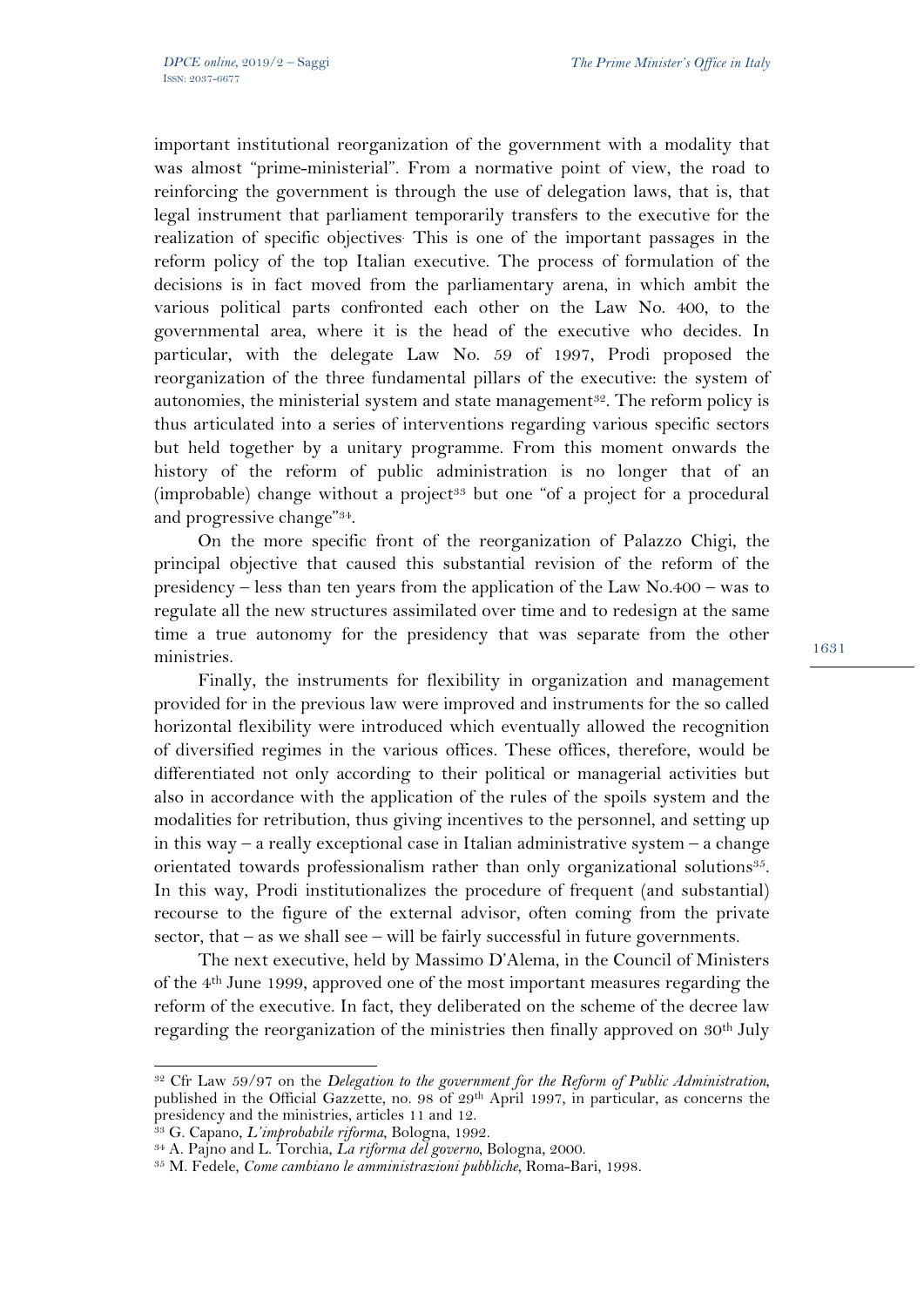and which originates from the Decree Law no. 59 of 1997 dedicated to the reform of the government and approved during the Prodi government.

In synthesis, it establishes an organization in departments for most of the ministries; the transfer of technical-operational tasks to agencies; the transformation of prefects into territorial government offices; a greater responsibility in the management of employees and financial resources; the reorganization of the staff and, most interesting, the thinning out of the organizational structure of the presidency of the council of ministers. This decree underlines explicitly that the presidency and the ministries are structures with different needs and therefore, must be reorganized according to different models. Finally, there was a proposal to reduce the number of ministries from 18 to 12.

Naturally, the expected changes of the 1999 reform not only regarded the number of ministries but also their internal organization, the type of decentralization of the structures and the normative powers over ministerial organization. To this purpose all the ministerial structures dedicated to the coordination of policy making are strengthened and qualified, both on the intragovernmental level and the inter-governmental level36 with the aim to create a lighter and efficient decisional centre.

Even a first reading of the articles in the 1999 Law shows that emphasizing these points from the start is not a mere act of lip service to the constitutional provisions. It is, instead, the starting point of that organizational redefinition that could make the presidency *truly* capable of guaranteeing that the premier is in the condition of carrying out his primary tasks: political direction, coordination functions and relationships with other organs and agencies. Last but not least, this law gives the Prime Minister ample freedom of choice and organization.

The presidential structures redesigned and redefined by the reform in order to assist the head of the executive can be divided into three sectors of competence:

- the sector for *politics,* in which we find the departments and offices that support the Prime Minister in his tasks of political direction of the collegial organ, in the general political planning and in his decisions regarding political aspects;
- the sector for *policies*, in which we find the departments that carry out tasks regarding the coordination of the normative activities of the government, internal control and monitoring of the state of implementation of the programme. To these can be added the structures destined for the coordination of particular *policies* for sectors considered strategic for the government's agenda, policies for equal opportunities and against discrimination and policies for innovation in the public sector and public works. Finally, for the first time, there is an explicit reference to those policies

1632

<sup>36</sup> On these topics, see: *IRPA Report 2014*, cit. and M. Cotta and F. Marangoni, *Il governo,* Bologna, 2015.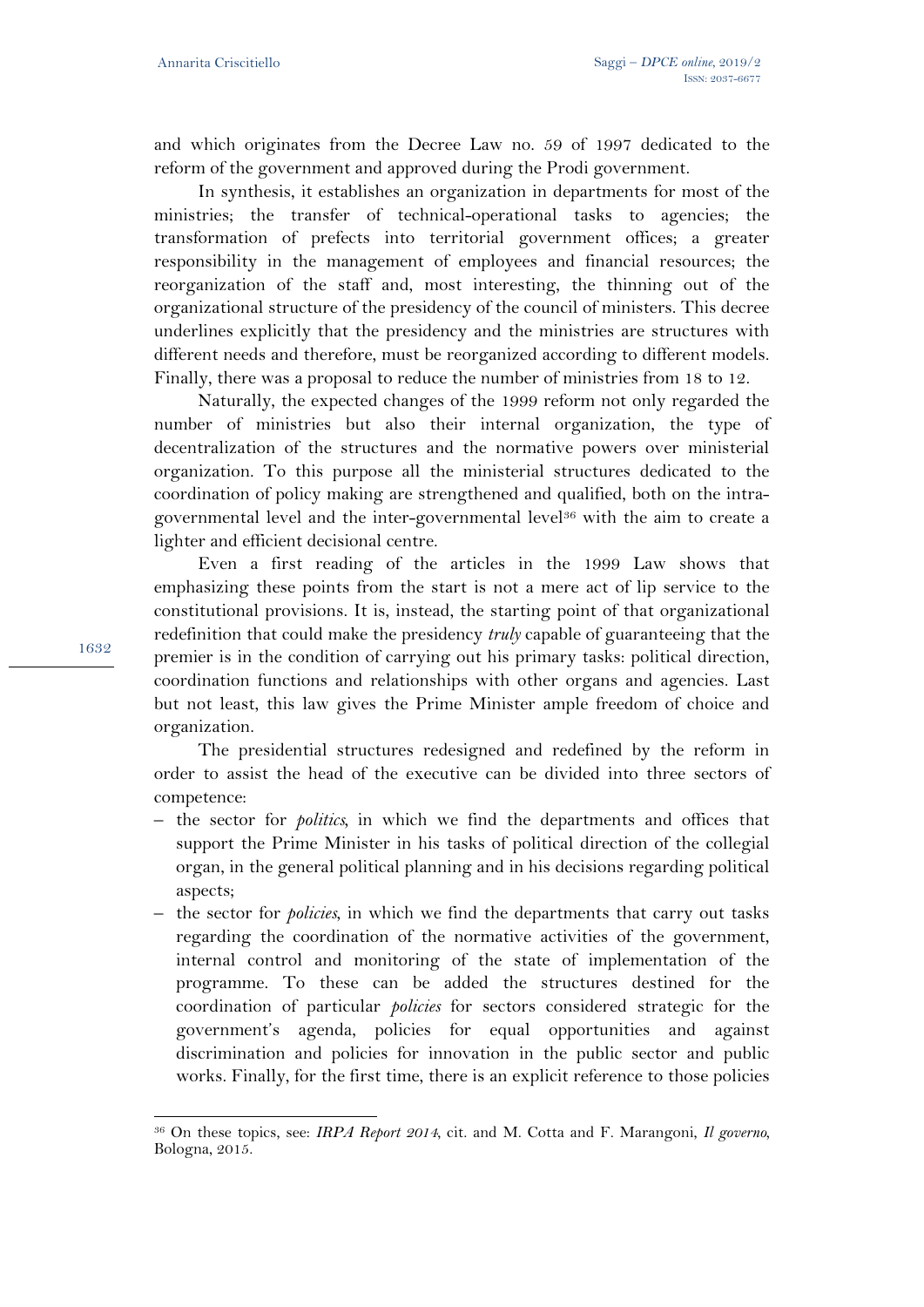$\overline{a}$ 

for institutional communication among the Prime Minister's tasks that need adequate support. This is a sign that in Italy too, as in all the other western democracies, there is an urgent need to endow the top executive structures with adequate communication instruments, starting with those offered by internet:<sup>37</sup>

– the sector of *inter-governmental relations*, containing all the structures of the presidency that allow the Prime Minister to coordinate the different levels of government and the relations with the other organs and agencies: parliament, the constitutional bodies, European institutions, the autonomy system, and the different religious confessions. It should be noted on this point that the organization of the presidency is particularly attentive (with two articles *ad hoc*) to the two dimensions of government that had undergone radical transformation during the last decade: the European dimension on one side and the local one on the other. It was probably these stronger driving forces that determined the decisive phase of the reform policy of the presidency. So much so that the importance given to these sectors of *policy* was also reflected in the new model of organization, which deemed necessary the institution of only two "political" departments: a department for EU policies and another for regional affairs.

We now need to talk about all those functions of the presidency improperly attributed to it over the years and that, finally, as they are no longer "part of the autonomous functions of drive, aim and coordination of the president" (Art. 10), are now collocated in their respective offices. Some of these task transfers were immediate while others took a long time and regard the new ministries set up after the new legislation became effective.

On an organizational level, the government following Massimo D'Alema and presided by Giuliano Amato, seemed to bring back to the presidency that well dosed mix of political administration that had always characterized the various paths of his career, starting from his role of undersecretary during the presidency of the two governments led by Bettino Craxi. On that occasion, he valorized the tasks of undersecretary, often taking on a primary role in the formulation of the council of minister's agenda and presiding over several meetings at Palazzo Chigi with a managerial style that seemed to pave the way for a closer relationship between politics and administration. In all the decrees emanated between 2000 and 2001 we can see the objective of strengthening the structures of analysis and elaboration of policies, starting from the department for economic affairs which saw the addition of an office for technological innovation – that ensured support to the president in matters of technology, structures and services on the net and the development in the use of information technology and Internet broadcasting. This department, as prescribed by the reform of 1999, established activities of analysis and put forward proposals in economic policies as well as an evaluation of its impact on ministerial policies. To deal with these objectives, a revision of the professional aspects was added to the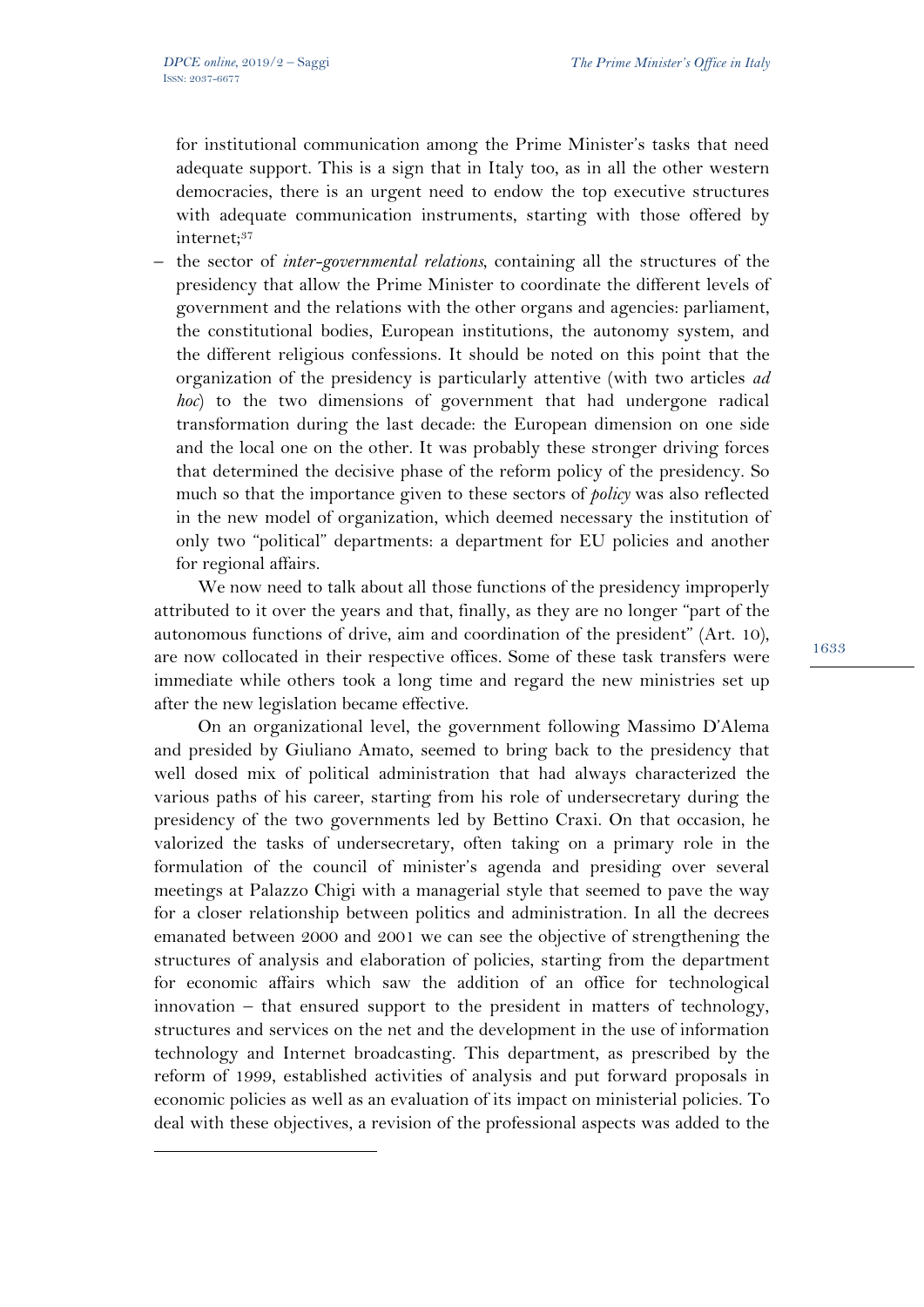structural reorganization: about thirty young managers were set on with the tasks of study and research<sup>38</sup>.

Alongside the structures of policy, the organs for inter-institutional linking were strengthened which allowed the executive to coordinate the different levels of government: the department for relations with parliament, the linking structures with local governments and the department for EU policies.

### **4. The Berlusconi Era**

With his victory in the elections of spring 2001, Silvio Berlusconi inaugurated as Prime Minister – and as the leader of his party – the new legislature. As far as the formation of his executive goes we can find a whole series of new developments<sup>39</sup>. First of all, the process of allocating the portfolios actually started before the elections: during one of the longest electoral campaigns in Italian political history, the candidate for president of the centre-right coalition, the 'Casa della Libertà', had in fact already presented its potential government team, together with its programme with an exorbitant and at the same time professional use of the media. Differently from his first government experience in 1994, Berlusconi could this time count on a leadership and a coalition built and consolidated long before the elections. And if in the formation of the government both the coalition dynamics and the heightened role of the head of state played important parts, what was actually decisive was the presidential logic in managing the PCM40 in the same way as he had always personally managed the nominations of the directory positions inside his party<sup>41</sup>.

Berlusconi chose many of his ministers from the most faithful parliamentary members of Forza Italia, beginning with three components of the presidential committee and tried to contrast the numerous obstacles caused by coalition logics thanks to the collaboration of an exiguous ministerial inner circle.

Speaking specifically about the organization of the core executive the tendency for a politicization and personalization had already emerged in the nominations of the two undersecretaries to the presidency: on one hand by reproposing Giovanni Letta, his right hand – as well as being a much respected political counselor – in the role of secretary to the Council of Ministers which had already been his position in 1994; and on the other by nominating Paolo Bonaiuti as director of the sector for Communication and Forza Italia's public image, as well as being the spokesman for the party and the Prime Minister himself.

 $\overline{a}$ 

<sup>38</sup> L. Lanzillotta *La riforma della Presidenza del Consiglio dei Ministri*, in «Quaderno

<sup>&</sup>lt;sup>39</sup> M. Cotta, *Berlusconi alla seconda prova di governo*, in P. Bellucci and M. Bull (Eds), *Politica in Italia*, Bologna, 2002. 40 M. Calise, *Il partito personale*, Roma-Bari, 2010. 41 E. Poli, *Forza Italia*, Bologna, 2001.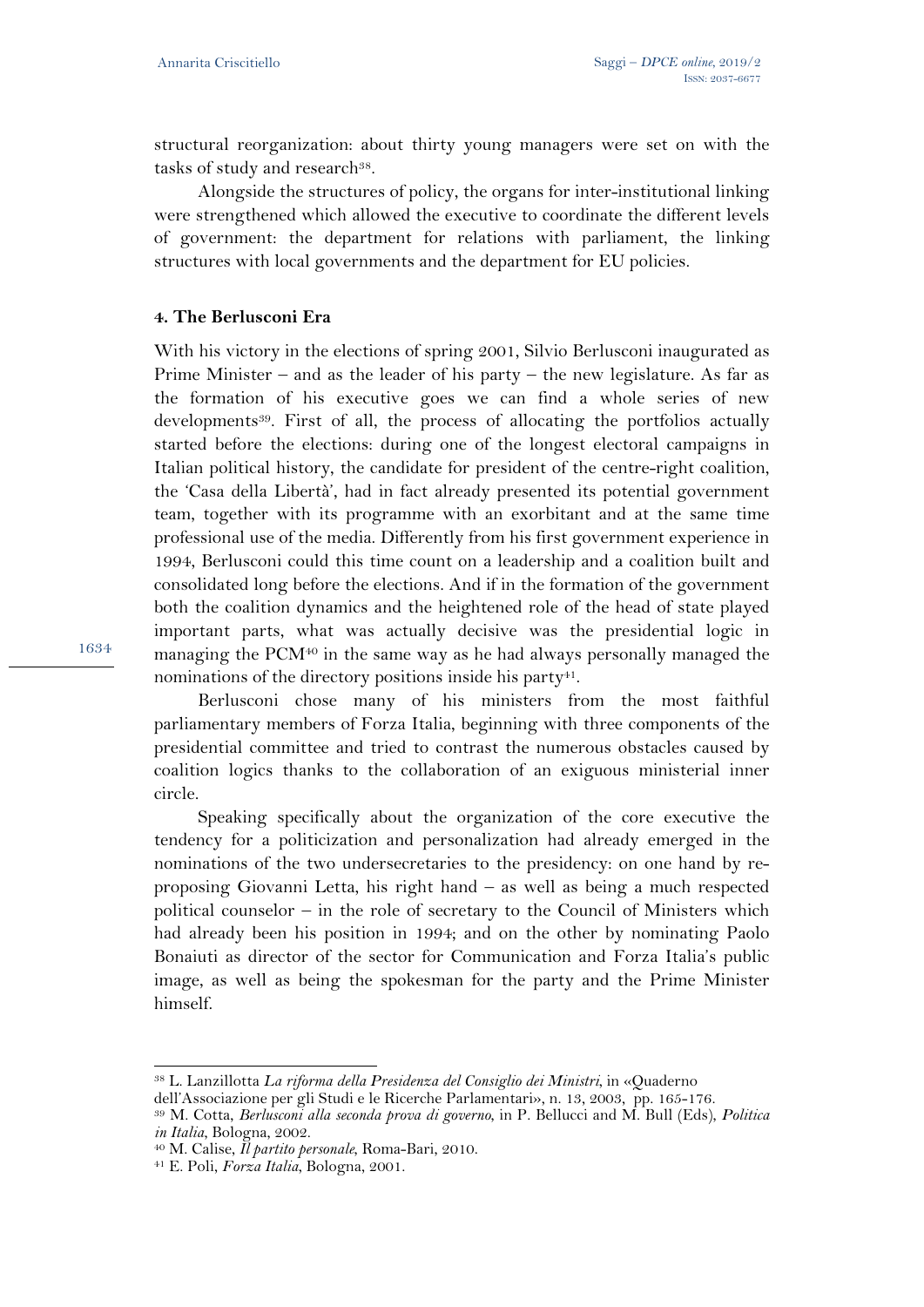$\overline{a}$ 

As regards the administration of the presidency, the Berlusconi government – with a delegate law presented in record time<sup>42</sup> – gave legal standing to the changes established in the 1999 reform without, however, bringing about any substantial modifications. The organization of the ministries showed an initial significant change in the number of ministers that went from 12 to 14: the Health ministry was not grouped, as prescribed, to the ministry of Work and Social Policies and the Communication ministry was not made part of the Production Activities. Furthermore, the figure of a Deputy Minister, to support without substituting the undersecretary, was introduced and, finally, some of the structures of the presidency – such as for example Information and Publishing, the Civil Protection Services and Community services – which should have been placed under ministries or agencies were still at the dependency of the PM's office. So even though Berlusconi's ministerial structure does not overtly accept the innovations set out by the reform policy, his reorganization of the structures inside Palazzo Chigi did undergo certain changes.

Despite the fact that Berlusconi found himself managing an office on the whole well organized, he decided to give the Prime Minister's office his own personal touch with a series of interventions that culminated in the decree of July 23, 2002. Here, as we will see, the most significant changes concerned: the simplification of the institutional communications, in particular as regards the administrative language; the reduction of information systems and some structures; the increase in the use of external consultants.

The Prime Minister's professional media skills and that of his consultants immediately had an effect on institutional communications. From the type of language used in the presidential administrative documents it was easy to see the intervention of experts who did not only come from administrative and public law. For example, in the case of the redefinition of the tasks of the public function we can find "innovation of the organization models", "analysis of staff needs", the upkeep of "computer data banks", the roles in state administration, monitoring and verifying the implementation of the reform of the organization of public administration. With a more or less bureaucratic vocabulary and more orientated towards the private sector, the department for general affairs and for personnel became the "department for human resources and organization" where the President's staff will no longer be "administered" but "acquired" and "trained". The government internet site becomes lighter and more accessible. For the first time, there was a section with the list of offices and departments dedicated to the organization of the PCM, each one with the relative links to pages that further explained tasks and functions. And from the more general point of view of a centralized and integrated communication system, the Internet staff of Palazzo Chigi was incorporated into the structures of the PM's press office. One of the most interesting organizational transformations in the

<sup>42</sup> The Law is no. 317 of 3rd August 2001, published in the Official Gazzette less than two months from the opening of the government.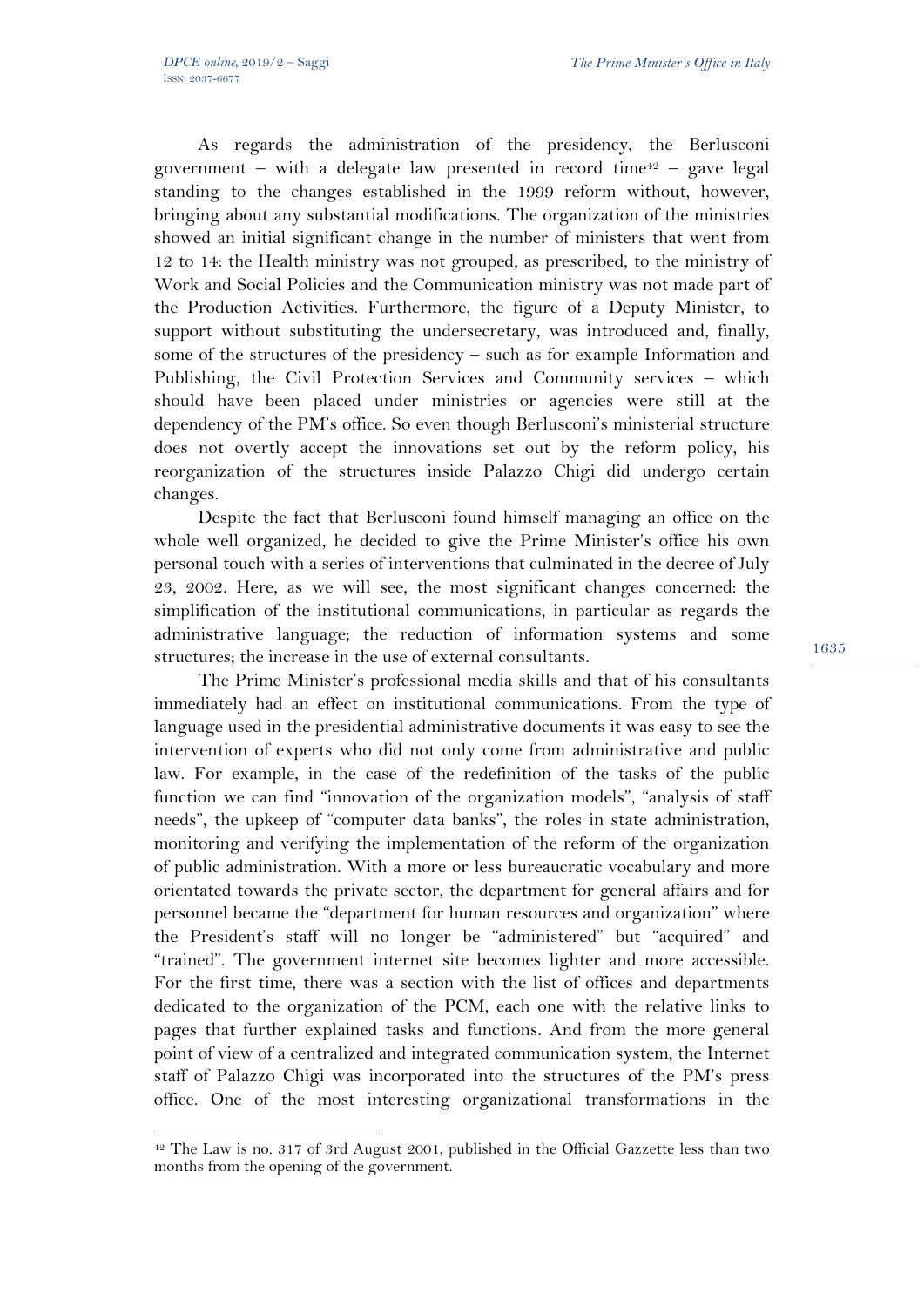structures of the PCM established by the Decree of 2003 regarded the redimensioning of the department for economic affairs, which lost its competencies for introit policies, employment and small and medium business on one side, and technological innovations and information on the other. Some policies from the first group were entrusted to the department for territorial economic development (already prescribed by Prodi); while in the second case the department for innovation and technology was restored and entrusted to a minister without portfolio and used for coordinating policies to promote development of information technology companies. Its tasks included elaborating, promoting, updating and monitoring the plan of action for electronic government; encourage innovation in public administration through the guiding and coordination of innovative projects, and the use and acceleration of the dissemination of information technology and communication. The reduction in the competencies of the department for economic affairs corresponded to the strengthening of the ministry of economics that in this way institutionalized that tandem between the premier and the super-ministry for economics, typical of the process of presidentialization of the executive common to many democracies.

If many systems had their tasks lightened, at the same time the number of external councilors was considerably increased. For example, a "contingent of experts", eight in number, was added to the department for legal and legislative affairs. The department for public functions was allowed to have a maximum of ten experts in addition to those already prescribed by previous regulations. Finally, the office for internal control and evaluation was reinforced with the presence of consultants who had to deal with new tasks such as the optimization of managerial processes, updating methodology and the realization of experimental projects. The department for legal and legislative affairs, on the other hand, had to add to their function that of the predisposition and diffusion of documents through computer systems for the benefit of both public administration and the citizens: in practice this was a first step towards the implementation of the programme for e-government foreseen by the national plan of action. Finally, a department for instrumental resources was created which incorporated three pre-existing offices used for the same functions and dealt with the supply of goods and services, including services for information technology and the management of the presidency's real estate. The redefinition of the general secretary's office deserved deeper reflection because, while the number of services all around are being reduced, this office did in fact significantly increase its coordination tasks and its use of external resources for directors in the quality of consultants and experts for study and research. These tasks concerned in detail the analysis of the government's programme, with explicit reference to the recognition of the commitments taken on by the government in parliament and in coherence with the objectives outlined in the programme. Furthermore, the essential function of support to the Prime Minister in his relations with the other actors of the government was stressed at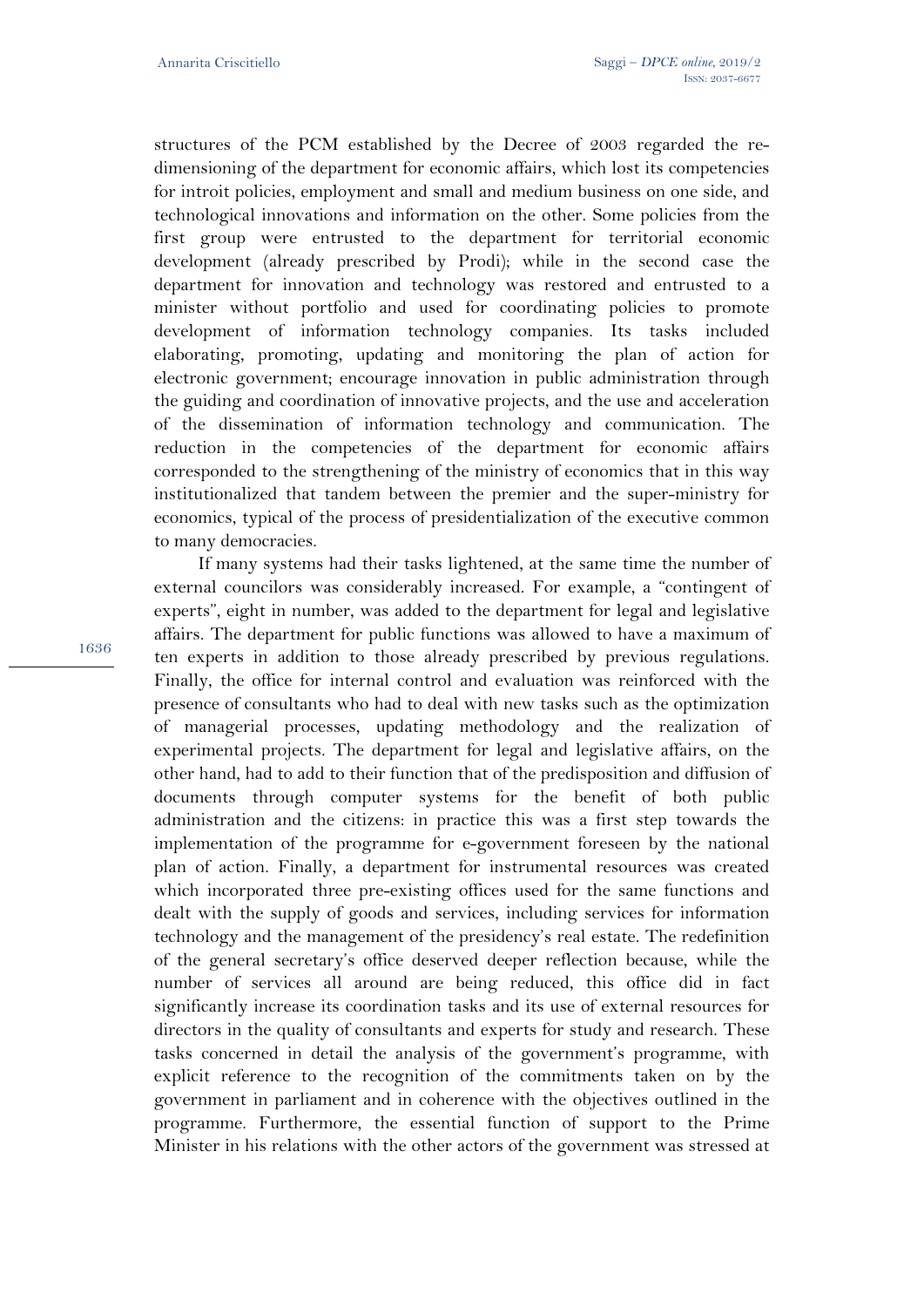every level: the independent administrative authorities, the system of autonomy, the other administrations and bodies. Finally, the tasks of this office also included a structure called upon and presided by the General Secretary for the purpose of coordinating the inter-sectorial type of policies that involved several administrations. To cover this delicate role of coordination Berlusconi did not appoint a director from the private sector, nor an exponent of the Forza Italia party. Instead he invited a *grand commis* with proved technologicaladministration expertise. Antonio Catricalà was in fact in the past a collaborator with the legal office of the PCM, and also the head of the secretariat and legal councilor in several ministries, and at the time of the nomination was General Secretary of the Communication Authority.

With a reorganization of the presidential apparatus that was attentive to simplifying communication, reducing the merely managerial structures and strengthening those for policies through the use of experts, Berlusconi showed that he knew how to exploit all the available resources in his quarter of a century of administrative presidency.

In 2006 Romano Prodi became Prime Minister for the second time.

Once the first Council of Ministers met, quickly after its swearing-in at the Quirinale, among the first measures undertaken by the new head of government was a Decree Law by which a number of the competences of the presidency and the Council of ministers were revised with the aim – as stated in the press release issued by Palazzo Chigi – of reinforcing government and its programme. With an interpretation of Article 92 of the Constitution which was *quasi*-Prime Ministerial, Prodi tried to deal with the new legislature which presented, from the beginning, even in the eyes of the most optimistic, a route laden with obstacles.

In the phase of formation of his second cabinet, Prodi immediately made recourse to the wide margins of government organization at the disposal of the President of the Council. In fact, during the first Council of Ministers, on the one hand Prodi nominated the without-portfolio ministers, the secretary-general of the presidency and the undersecretaries, and on the other hand, he introduced two important modifications to the organization of the executive. The first regarded the reorganization of ministries which, as we will see below, overturned the Bassanini reform of 1999. The second was more closely in regard to the presidency of the Council, in that the competencies of the inter-ministerial committee for economic programmes (*Comitato interministeriale per la programmazione economica*, CIPE) were transferred from the Ministry of Economy and Finance to Palazzo Chigi. Practically from the start of his executive, Prodi tried to centralize the functions of co-ordination of political and economic planning within the PCM. If a coalition government's need to control the key economic policy themes from the nerve centre of the executive through a kind of inner cabinet directorate was not surprising7, it was also true that the decisive mode in which the new President of the Council had put this transfer in place was rather unusual. This could probably be attributed to, on the one hand,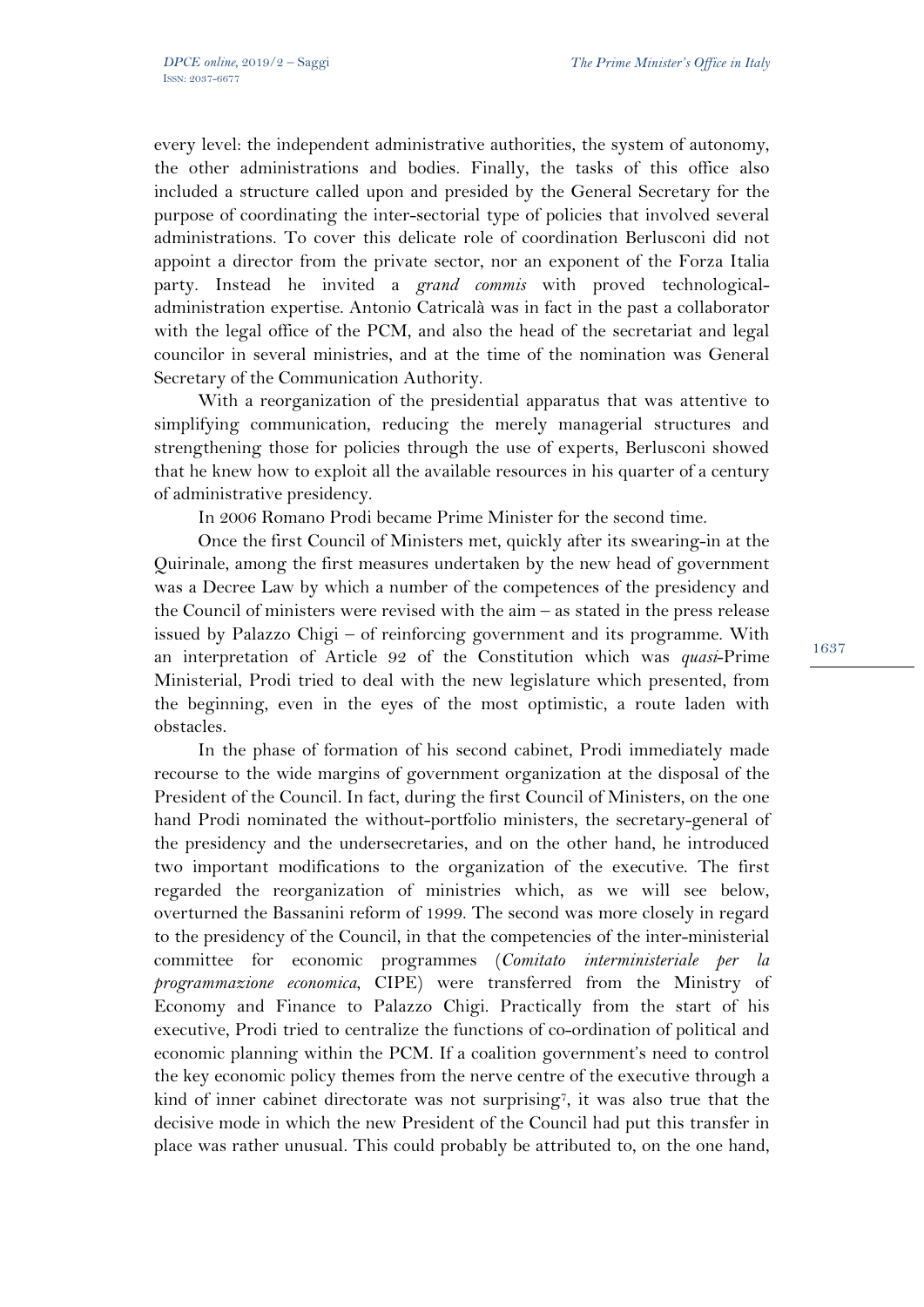the need to give an immediate sign of the policy direction to the party coalition, and on the other hand, an initial response to the risk of fragmentation of policies between the Ministry of Economy and Finance and the Ministry of Economic Development, above all in the process of planning public investment.

Alongside the nominations of ministers without portfolio there were those of a fiduciary type attributed to the president of the Council in the internal organization of Palazzo Chigi. Among the first to be nominated was the PCM's undersecretary, Enrico Letta, former minister and expert in EU affairs and a convinced *europhile* like Prodi. The other three undersecretaries nominated by Prodi within the PCM shared the same personal fiduciary relationship with the premier and the same depth of political-administrative background.

In the meantime, with a typical Italian logic of *presidency building*, the reorganization of certain structures and tasks of the PCM and the modification of the Italian *spoils system* were decided upon through the normative powers of the executive<sup>43</sup>.

The government that followed the 2008 elections won by the center-right coalition led again by Silvio Berlusconi proved to be the second longest government of the Republic.

The different interventions, again only organizational, aimed to:

- improve the impact analysis on the regulation (September 2008)

- improve the timing and discipline of the proposed regulations (November 2008)

- improve the *iter* of the regulatory acts of the government (February 2009)

- introduce verification tools to analyze the impact on the regulation (November 2009)

All these interventions, promoted by the DAGL, aimed at improving the function of coordination of the PM and strengthening his role.

The Monti government that followed made only small changes in the organization of the PCM, by simply reducing costs and numbers of the presidential structures as part of their spending review policies.

## **5. The Renzi Presidency**

 $\overline{a}$ 

On 22 February 2014, the President of the Republic Giorgio Napolitano appointed Matteo Renzi as President of the Council of Ministers. At the time of his appointment, Renzi is the secretary of the Democratic Party, elected in the primaries of 8 December 2013. Except for technical governments (Dini, Ciampi and Monti) Renzi is the first non-parliamentary member to become PM. He was President of the Province of Florence from 2004 to 2009 and then Mayor of Florence from 2009 to 2014. His government was one of the longest: longer than Romano Prodi and almost as long as the government headed by Craxi from 83 to 1986, while the record goes to the two Berlusconi governments.

<sup>43</sup> A. Criscitiello, *The New Government and the Spoils System*, in A. Mastropaolo and J. Briquet (eds), *The Center-Left's Poisoned Victory*, New York, 2008.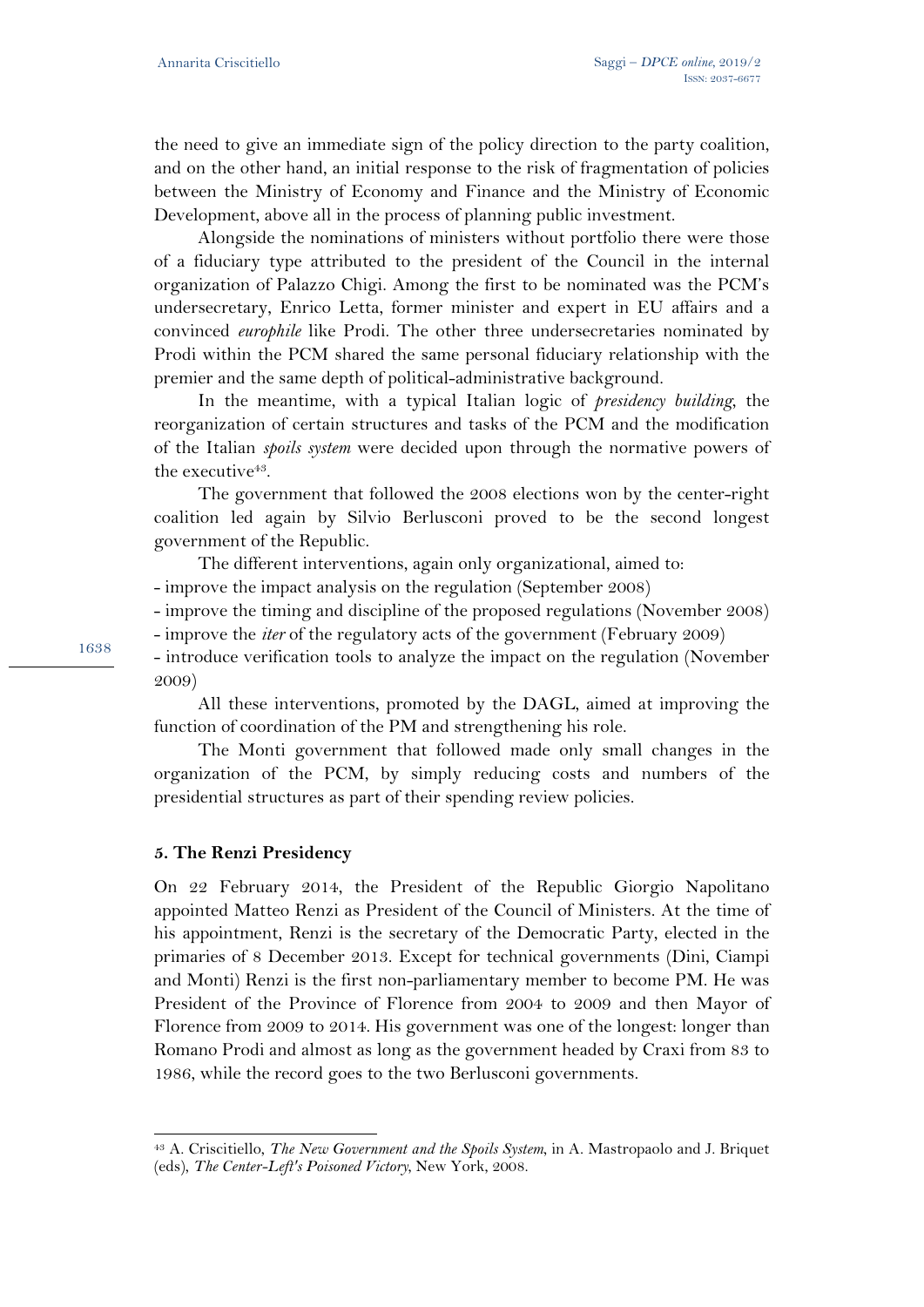The organizational structure of the PCM during his 1000 days of government follows the Monti decree of 1st October 2012.

There are 4 offices in direct collaboration with the President:

- a. The President's office, including its specific secretariat;
- b. The Press office and the President's spokesman's office;
- c. The office for diplomacy
- d. The office for military affairs

The following Departments and Offices used by the President for his functions in general politics, coordination and technical-managerial support are to be considered general structures:

- a. The department for legal and legislative affairs (DAGL);
- b. The department for administrative coordination;
- c. The department for information and publishing;
- d. The office for internal control, transparency and integrity;
- e. The General Secretary's office;

 $\overline{a}$ 

- f. The office for the Council of Ministers;
- g. The department for managerial policies, promotion and development of human and instrumental resources;
- h. The office for the budget and regularity control of the administrativeaccounting systems;
- i. The Office for State Ceremonies and Honours.

Finally, there are 14 departments and 3 offices dedicated to public policies, in some cases with competencies that can be performed by ministries, in some cases structures that perform coordination activities between the different levels of governance and, finally, also merely symbolic policy sectors.

From the point of view of the organizational structure, therefore, there is no direct intervention of the Premier. Once again, in fact, the issue of a "light" presidency, without ministerial functions but that becomes to all effects the office for the premier's staff, is proposed in a law for the reform of public administration, the Law no. 124, 2015<sup>44</sup>.

What does, however, represent a real revolution compared to the past is the composition of the presidential staff and the appointing authority as well as its decision-making style, in particular as concerns governmental legislation<sup>45</sup> and leadership<sup>46</sup>.

Due to the characteristics of the Renzi leadership, the PM's "political direction of government" provided for in the Constitution seemed to emerge, for the first time, as a specific task of the President of the Council of Ministers. In

<sup>44</sup> B. G. Mattarella and E. D'Alterio (eds), *La riforma della Pubblica Amministrazione*, Milano, 2017.

<sup>45</sup> C. Deodato, *Alcune considerazioni sui poteri del Presidente del Consiglio dei ministri nell'attività normativa del Governo L'evoluzione del ruolo del Premier nei Governi degli ultimi vent'anni,* in GiusAmm.it, 2014.

<sup>46</sup> M. Calise, *La democrazia del leader*, Roma-Bari 2016; S. Ventura, *I leader e le loro storie*, Bologna, 2019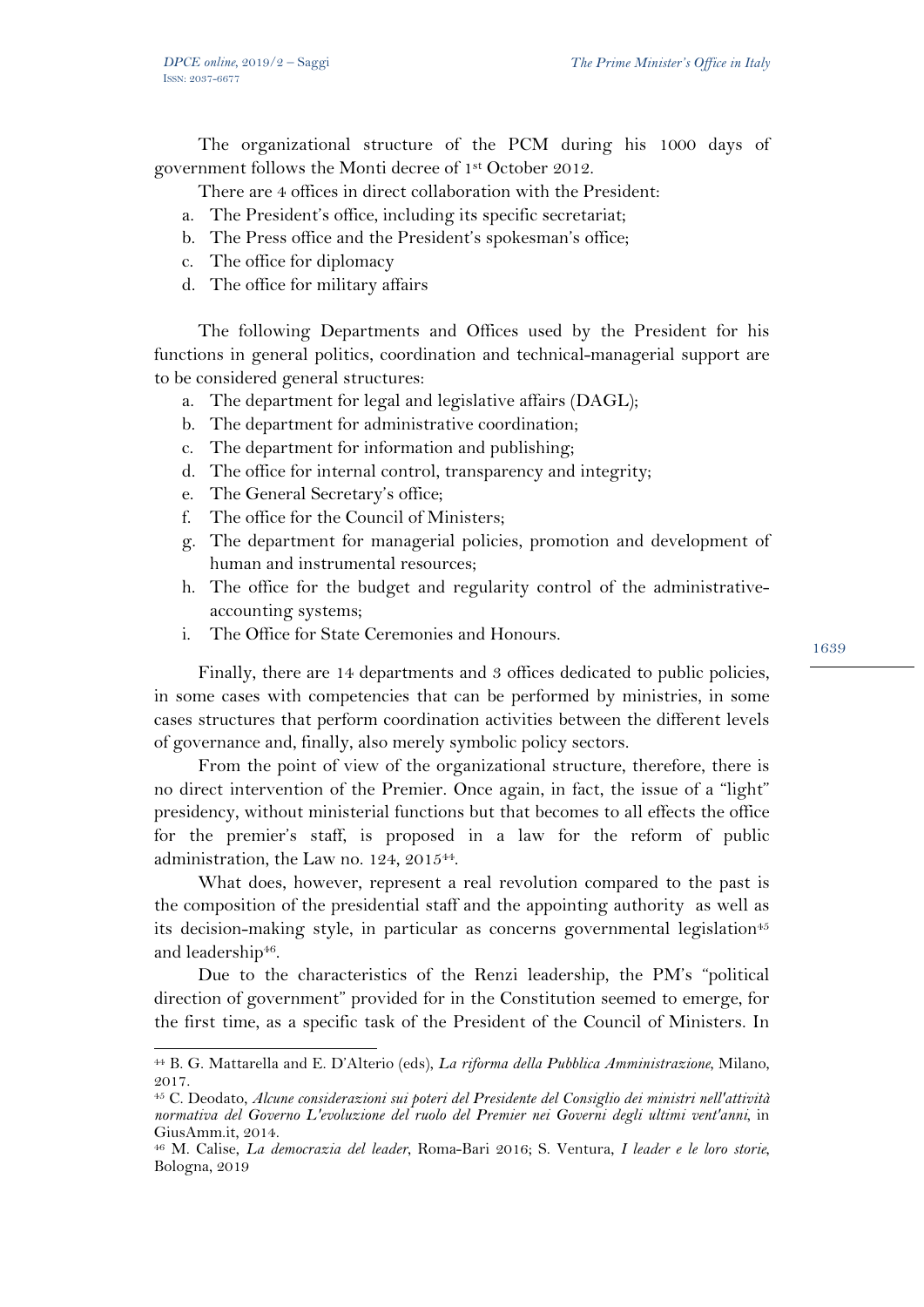the past, this function, that the Constitution entrusts to the Premier, had always remained very vague. From time to time, autonomy and the individualism of Ministers was also threatened by the interference of political parties and intracoalitional conflicts.

Providing a unique and clear political address to the executive was, for the first months of the Renzi government, a real policy, with a specific allocation of human resources and facilities aimed at both determining and verifying the executive's goals.

Renzi was able to create a sort of 'control room' (that before him no President of the Council was able to complete in a such personal and political way) where all the President's men came from his party and where he was indeed the party leader<sup>47</sup>.

Unfortunately, however, the history of Italian governments and the difficult management of the PM's office have shown that a premier is strong only when the process of presidentialization in the three fundamental powers – party, executive and media – has been completed. The excessive personalization in an issue as important of the reform of the Constitution caused Renzi to neglect – and therefore weaken – the governance sphere, and led to his resignation in December 2016.

### **6. Conclusions**

1640

The importance of efficiency in the Office of the Prime Minister had become over the last decade all the more urgent in that there was the need to deal with the numerous political-institutional changes coming from both inside and outside Italy. The crisis in the party system, the modifications made to the electoral system, the acceleration of the process of integration into Europe and the decentralization of the functions and tasks towards a system of local autonomy had made a restructuring of the neuralgic centre of the executive absolutely indispensable, and, therefore, also a reform that was as radical as possible of the whole apparatus of the premier. With a governance that was ever more European on one side and ever more decentralized on the other, the PM's Office was necessarily called upon to ensure the unity of the executive's actions, collaboration between its different levels of government and the full assumption of responsibility in regard to its participation in the European Union.

The main organizational objectives foreseen by the new order could be substantially found in the identification of the functions belonging solely to the Premier's office; to the consequent redefinition of the organizational structure and to the transfer of the managerial competencies to other ministries and administrations.

The so called "administrative presidency"48 which has often been interpreted only as a deficit of the necessary political force, in reality has, on

<sup>47</sup> F. Bordignon, *Il partito del capo. Da Berlusconi a Renzi*, Milano, 2014. 48 A. Criscitiello*, Il cuore dei governi*, cit.